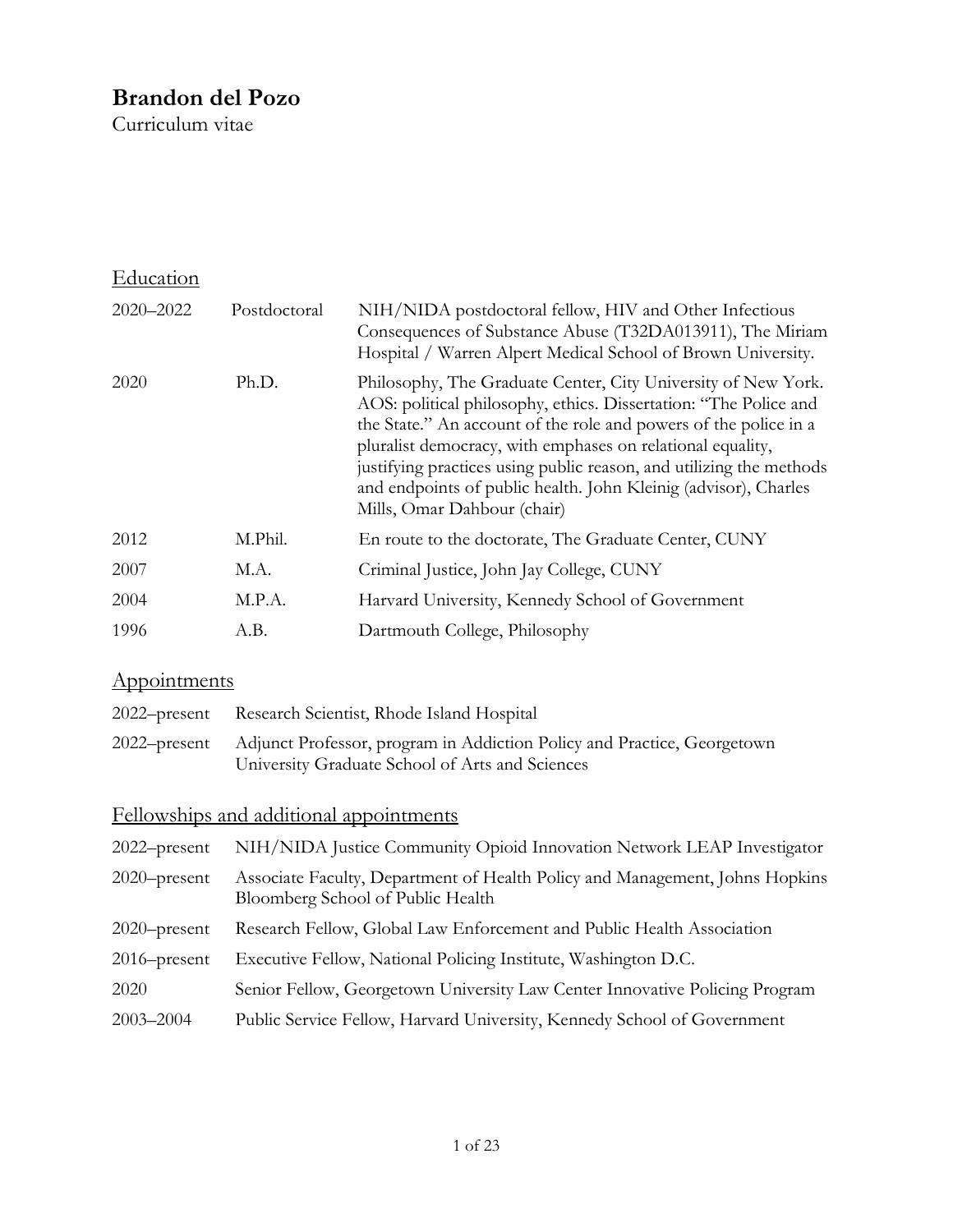#### Awards, honors and scholarships

| 2020          | Dissertation one of six selected for an annual showcase of the impact and<br>importance of doctoral research, The Graduate Center, CUNY                                                                                                                                                                                                                                              |
|---------------|--------------------------------------------------------------------------------------------------------------------------------------------------------------------------------------------------------------------------------------------------------------------------------------------------------------------------------------------------------------------------------------|
| 2020          | Finalist, Emerging Voices Fellowship of the American Council of Learned<br>Societies; awarded \$500 research stipend                                                                                                                                                                                                                                                                 |
| 2016          | Gary Hayes Award, Police Executive Research Forum. Given annually to one<br>"up-and-coming police official who has demonstrated leadership and a talent for<br>developing new ideas and testing new concepts or programs in policing."<br>Recipients have led the New York City, Philadelphia, Boston, Washington, D.C.,<br>Seattle, and Portland, and Milwaukee police departments. |
| 2012-2013     | James J. Fyfe Memorial Scholarship, The Graduate Center, CUNY                                                                                                                                                                                                                                                                                                                        |
| 2011          | Honors, second comprehensive examination, The Graduate Center, CUNY                                                                                                                                                                                                                                                                                                                  |
| 2006          | Claude Hawley Medal, "awarded to the student with the best master's thesis in the<br>graduate program," John Jay College, CUNY                                                                                                                                                                                                                                                       |
| $2001 - 2003$ | John Reisenbach Scholar, John Jay College, CUNY                                                                                                                                                                                                                                                                                                                                      |

#### Books

- **del Pozo, B**. *The Police and the State: Security, Social Cooperation, and the Public Good* (spring 2022). In production at Cambridge University Press.
- **del Pozo, B**. *No One Else is Coming.* Revising full-length manuscript on policing New York City and Burlington, Vermont for Farrar, Straus & Giroux. Editor: Alex Star. Represented by the Denise Shannon Literary Agency.

### Publications in peer-reviewed journals

- Green, T. C., Olson, R., Jarczyk, C., Erowid, E., Erowid, F., Thyssen, S., Wightman, R., **del Pozo, B.**, Michelson, L., Cormier, J., Consigli, A., Reilly, B. & Ruiz, S. (in press) Implementation and uptake of the Massachusetts Drug Supply Data Stream: a state-wide public health-public safety partnership drug checking program. *Public Health Management and Practice.*
- **del Pozo, B.** (2022). "Arrest all street mendicants and beggars:" Homelessness, social cooperation, and the commitments of democratic policing. *American Criminal Law Review*, *59*(4), 1691- 1706.
- **del Pozo, B.** & Compton, M. (in press). Voluntary registries: Filling the information gap in first response to mental health crises. *Journal of Law, Medicine, and Ethics*
- Bettano, A., **del Pozo, B.**, Bernson, D., & Barocas, J. A. (2022). Stimulant-related incident surveillance using emergency medical service records in Massachusetts, 2013–2020. *Drug and Alcohol Dependence*, *235*, 109460. https://doi.org/10.1016/j.drugalcdep.2022.109460
- Victor, G., Lee, G., **del Pozo, B.**, Silverstein, S., Zettner, C., Cason, R., & Ray, B. Medications for Opioid Use Disorder in the Criminal/Legal System: Knowledge, Beliefs, and Attitudes Among Rural Community-Based Stakeholders. *Journal of Drug Issues*, *0*(0), 00220426221076800. https://doi.org/10.1177/00220426221076800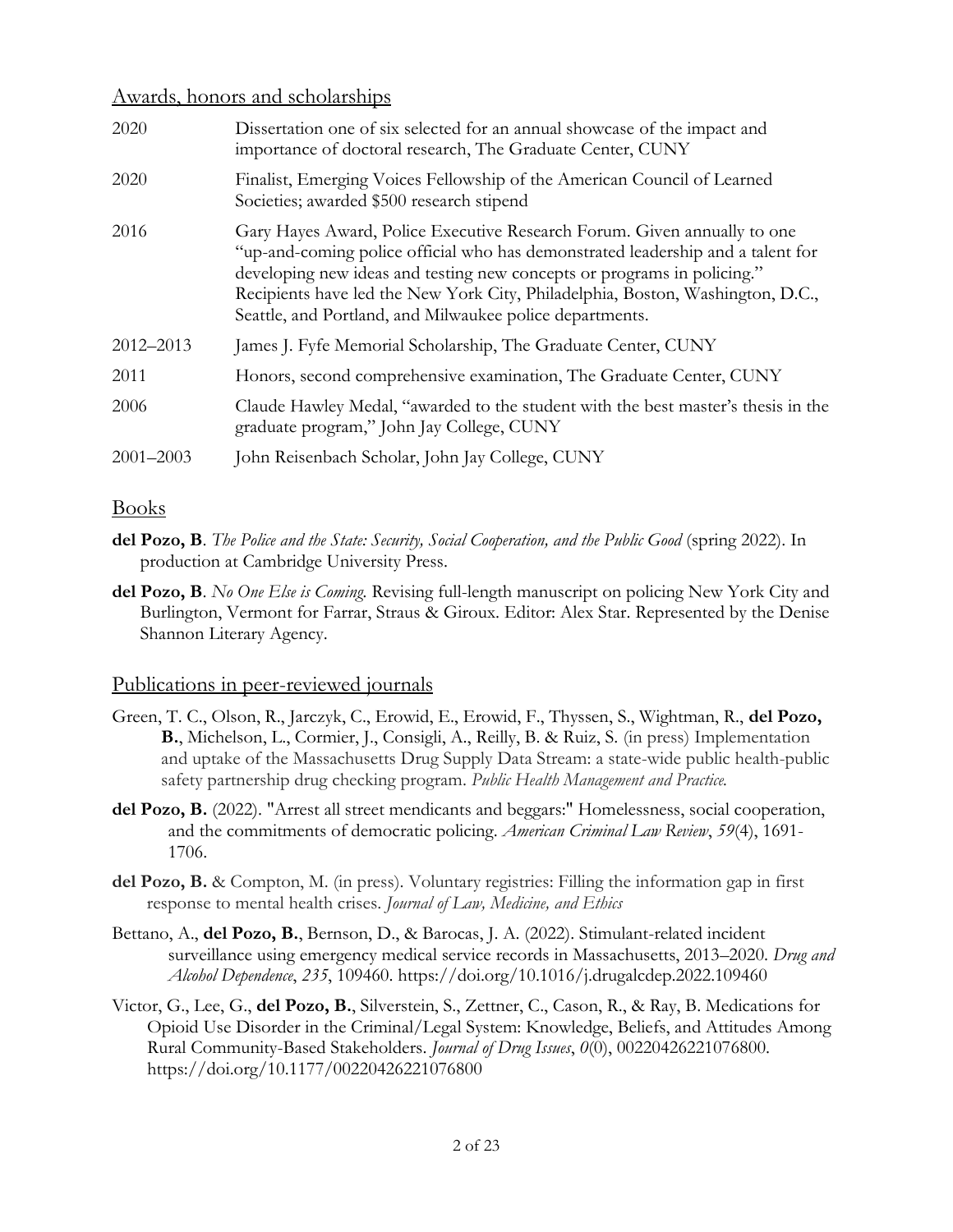- **del Pozo, B.** (2022). CommunityStat: An intervention to reduce opioid overdose deaths in Burlington, Vermont, 2017-2020. *Contemporary Drug Problems*. *49*(1), 3-19. doi:10.1177/00914509211052107
- **del Pozo, B.**, Rich, J. D., & Carroll, J. J. (2022). Reports of accidental fentanyl overdose among police in the field: Toward correcting a harmful culture-bound syndrome. *International Journal of Drug Policy*, *100*, 103520. doi:10.1016/j.drugpo.2021.103520
- **del Pozo, B.**, Sightes, E., Goulka, J., Ray, B., Wood, C. A., Siddiqui, S., & Beletsky, L. A. (2021). Police discretion in encounters with people who use drugs: operationalizing the theory of planned behavior. *Harm Reduction Journal*, 18(1), 132. https://doi.org/10.1186/s12954-021- 00583-4
- **del Pozo, B.**, Sightes, E., Kang, S., Goulka, J., Ray, B., Beletsky, L. A. (2021). "Can touch this:" Training to correct police officer beliefs about overdose from contact with fentanyl. *Health and Justice, 9*(1), 34. doi:10.1186/s40352-021-00163-5
- Berk, J., **del Pozo, B.,** Lee, J., Rich, J. (2021). Injecting opioid use disorder treatment in jails and prisons: The potential of extended-release buprenorphine in the carceral setting. *Journal of Addiction Medicine.* December 23. doi: 10.1097/ADM.0000000000000942
- Compton, M.T., Krishan, S., Broussard, B., Bakeman, R., … D'Orio, B., **del Pozo, B**., Watson, A. C. (2021). Using the Theory of Planned Behavior to understand how Crisis Intervention Team training facilitates police officers' mental health referrals. *Community Mental Health Journal* doi:10.1007/s10597-021-00920-8
- **del Pozo, B***.*, Goulka, J., Beletsky, L. & Kleinig, J. (2021). Beyond decriminalization: Ending the War on Drugs requires recasting police discretion through the lens of a public health ethic. *American Journal of Bioethics, 21*(4), 44-46*.* doi:10.1080/15265161.2021.1891339
- Goulka, J., **del Pozo, B**. & Beletsky, L. (2021). From public safety to public health: Re-envisioning the goals and methods of policing. *Journal of Community Safety and Wellbeing, 6*(1) 22-27. doi:10.35502/jcswb.184 [\(link\)](https://www.journalcswb.ca/index.php/cswb/article/view/184)
- **del Pozo, B**. & Rich, J. D. (2021). Addressing racism in medicine requires tackling the broader problem of epistemic injustice. *American Journal of Bioethics*, *21*(2), 90-93. doi:10.1080/15265161.2020.1861367
- **del Pozo, B**. (2021). Modeling the threat: Complexity, lethality, and the terrorist imagination. *Studies in Conflict and Terrorism*. doi:10.1080/1057610X.2021.1906483
- Andraka-Christou, B., Clark, M.H., Atkins, D., & **del Pozo, B**. (2021). Criminal problem-solving and civil dependency court policies regarding medications for opioid use disorder. *Substance Abuse*. [doi:10.1080/08897077.2021.1944958](https://doi.org/10.1080/08897077.2021.1944958)
- **del Pozo, B**. & Rich, J.D. (2020). Revising our attitudes towards agonist medications and their diversion in a time of pandemic. *Journal of Substance Abuse Treatment, 119.* doi:10.1016/j.jsat.2020.108139
- **del Pozo, B**. & Rawson, R. A. (2020). Putting the horse before the unicorn: A safe supply strategy should begin with partial agonists*. Journal of Studies on Alcohol and Drugs, 81*(5), 562-563. doi: 10.15288/jsad.2020.81.562 [\(link\)](https://www.jsad.com/doi/10.15288/jsad.2020.81.562)
- del Pozo, B. & Beletsky, L. (2020). No "back to normal" after COVID-19 for our failed drug policies. *International Journal of Drug Policy*. doi:10.1016/j.drugpo.2020.102901 [\(link\)](https://doi.org/10.1016/j.drugpo.2020.102901)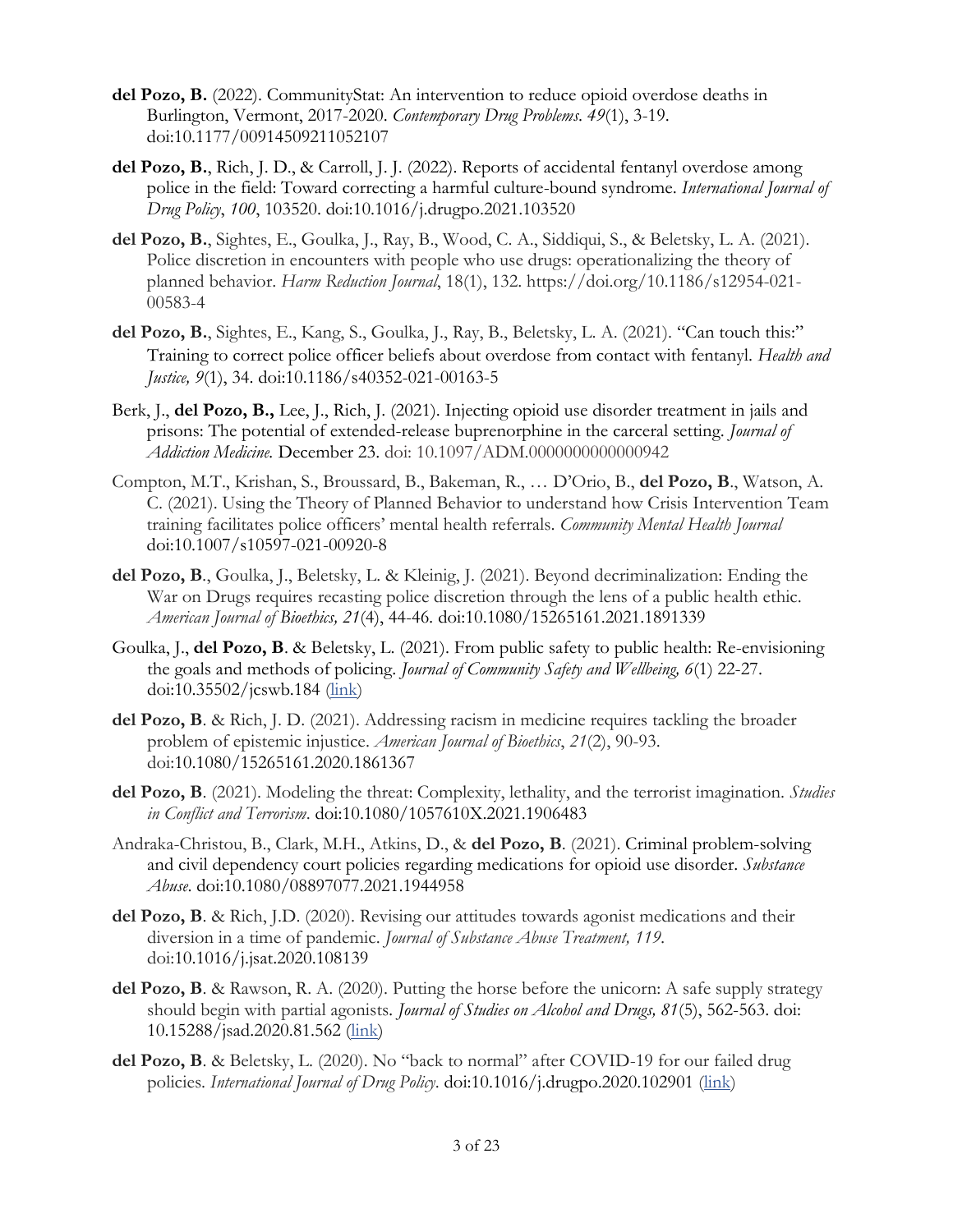- **del Pozo, B**., Krasner, L., & George, S. (2020). Decriminalization of diverted buprenorphine in Burlington, Vermont and Philadelphia: A public health intervention to reduce opioid overdose deaths. *The Journal of Law, Medicine and Ethics, 48*(2), 373-75. [\(link\)](https://journals.sagepub.com/doi/abs/10.1177/1073110520935353)
- **del Pozo, B**., Beletsky, L., & Rich, J. D. (2020). COVID-19 as a frying pan: The promise and perils of pandemic-driven reform. *Journal of Addiction Medicine.* Publish ahead of print. doi:10.1097/ADM.0000000000000703. [\(link\)](https://journals.lww.com/journaladdictionmedicine/Abstract/9000/COVID_19_as_a_Frying_Pan__The_Promise_and_Perils.99205.aspx)
- Irvine, M., Coombs D., Skarha, J., **del Pozo, B**., Rich, J, Taxman, F., Green T. (2020). Modeling COVID-19 and Impacts on U.S. Immigration and Customs Enforcement (ICE) detention facilities. *Journal of Urban Health 97*(4) 439-447. doi[:10.1007/s11524-020-00441-x](https://dx.doi.org/10.1007%2Fs11524-020-00441-x)
- **del Pozo, B**. (2005). One Dogma of Police Ethics: Gratuities and the "Democratic Ethos" of Policing. *Criminal Justice Ethics, 24*(2), 25-46. doi:10.1080/0731129X.2005.9992186
- **del Pozo, B**. (2004). Answering Rodin's attack on just war's ethical grounding: imminence, necessity, and proportionality in self-defense and in war. *Kennedy School Review, 5*(1) 13-25.
- **del Pozo, B**. (2001). Guided by race: An ethical and policy analysis of racial profiling in law enforcement decisionmaking. *QUT Law Review, 1*(2).

#### **Opinion**

- **del Pozo, B**. (2021, October 19) Threading the needle on drug addiction: New York is right to legalize syringes (op-ed). *New York Daily News*. [\(link\)](https://www.nydailynews.com/opinion/ny-oped-threading-the-needle-20211020-34qh53t4ejd2bgenlbq6lntqp4-story.html)
- Rich, J., Martin, R, & **del Pozo, B.** (2021, August 15) We need treatment, not more of the same (oped). *The Providence Journal.* [\(link\)](https://www.providencejournal.com/story/opinion/columns/2021/08/15/opinion-rich-and-martin-we-need-treatment-not-more-same/8115013002/)
- **del Pozo, B**. & Wood, J. (2021, August 13) Enforcing vaccine mandates is a job for bouncers, not the police (perspective). *The Washington Post*. [\(link\)](https://www.washingtonpost.com/outlook/vaccine-mandates-police-private-security/2021/08/13/4640d678-fb91-11eb-8a67-f14cd1d28e47_story.html)
- **del Pozo, B**. (2021, June 11) The wrong way to police Washington Square Park (op-ed). *New York Daily News*. [\(link\)](https://www.nydailynews.com/opinion/ny-oped-the-wrong-way-to-police-washington-square-park-20210611-sbxs63amw5f3tbkmvct4vv6gru-story.html)
- **del Pozo, B**. (2021, January 15) Trump uses police in a cynical political game (op-ed). *New York Daily News*. [\(link\)](https://www.nydailynews.com/opinion/ny-oped-trump-uses-cops-as-pawns-20210115-cgrd6e2q45fjpcui4pzqgxqe3u-story.html#nt=pf-double%20chain~unnamed-chain-1~feed-driven%20flex%20feature~automated~sub-topic-feed-4~CGRD6E2Q45FJPCUI4PZQGXQE3U~3~3~4~7~art%20yes)
- **del Pozo, B**. (2020, November 11) The way forward on police reform (op-ed). *New York Daily News*. [\(link\)](https://www.nydailynews.com/opinion/ny-oped-the-way-forward-on-police-reform-20201118-vd6rcixvafdwdmervdh6zraebm-story.html)
- **del Pozo, B.** (2020, July 23). Here's a way to reform police in Philadelphia and beyond (op-ed). *The Philadelphia Inquirer.* [\(link\)](https://www.inquirer.com/opinion/commentary/walter-wallace-police-shooting-reform-philadelphia-20201102.html)
- **del Pozo, B.** (2020, July 23). Law enforcement and accountability (op-ed). *New York Daily News.* [\(link\)](https://www.nydailynews.com/opinion/ny-oped-the-feds-cops-and-accountability-20200723-k7vhagbgy5dqjed363e4kmtz7q-story.html)
- **del Pozo, B**. (2020, June 26). Protesters march, police escalate: How protests turn violent (mulitmedia op-ed). *The New York Times*. [\(link\)](https://www.nytimes.com/interactive/2020/06/26/opinion/blm-protests-police-violence.html)
- **del Pozo, B**. (2020, June 1). Justice is about more than the killing of George Floyd (op-ed). *The New York Times*. [\(link\)](https://www.nytimes.com/2020/06/01/opinion/george-floyd-police-protests.html)
- **del Pozo, B**. (2020, May 11) Lynched while jogging: The case of Ahmaud Arbery (op-ed). *New York Daily News*. [\(link\)](https://www.nydailynews.com/opinion/ny-oped-lynched-for-jogging-20200511-23ta3o7nbfejthmy6mbu3ygtra-story.html)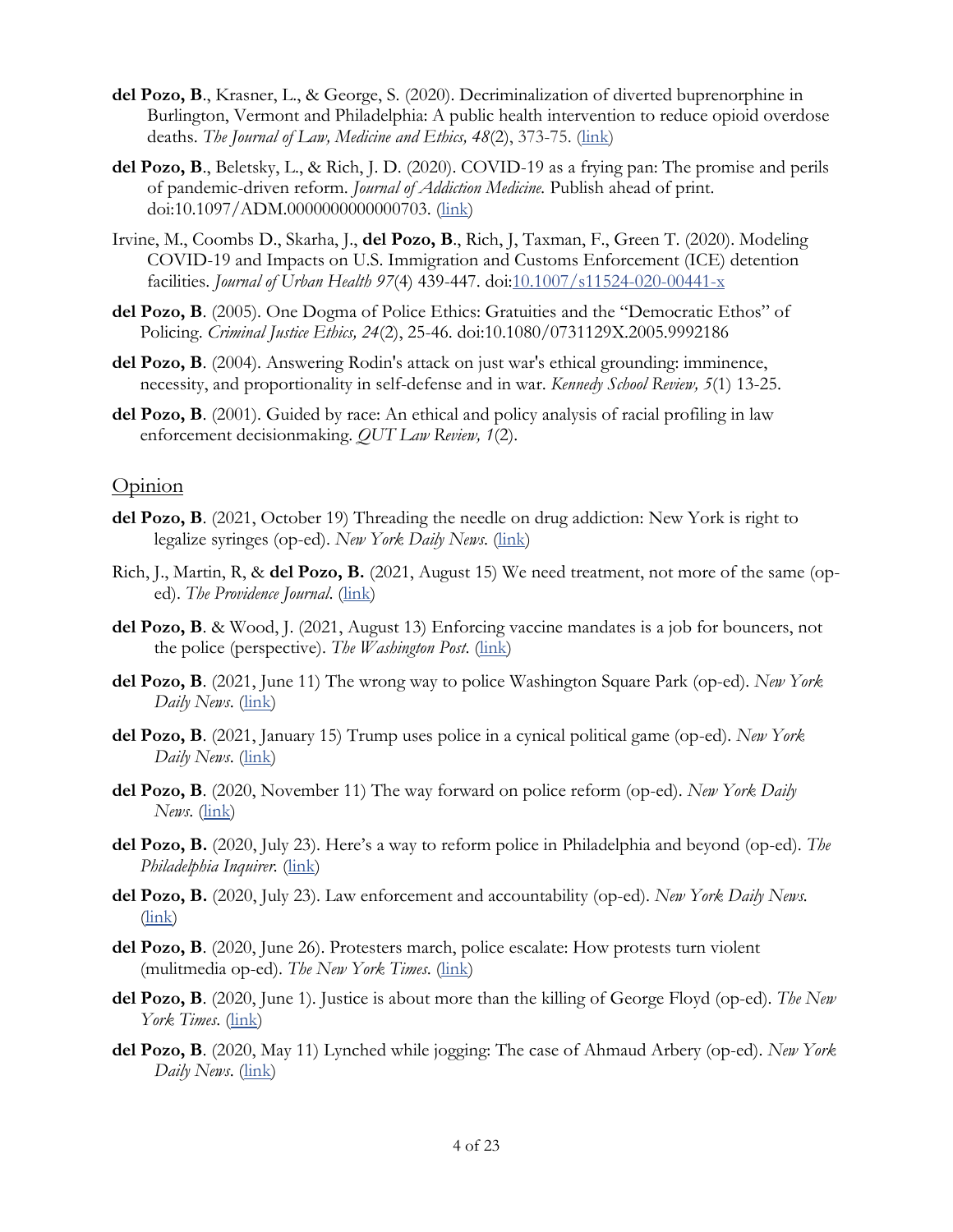- **del Pozo, B**. (2020, April 2) Releasing prisoners isn't being soft on crime: An important realization in the age of coronavirus (op-ed). *New York Daily News*. [\(link\)](https://www.nydailynews.com/opinion/ny-oped-locking-people-up-isnt-tough-20200402-tqkhlzd6yjh5di4nc3cpya2aim-story.html)
- **del Pozo, B**. (2019, Nov 13). Teach police not to lead with a gun (op-ed). *The New York Times*. [\(link\)](http://www.nytimes.com/2019/11/13/opinion/police-shootings-guns.html)
- del Pozo, B. (2017, July 31). Trump on police brutality: Har har har (op-ed). *CNN*. [\(link\)](http://www.tinyurl.com/TrumpHarHarHar)
- **del Pozo, B**. (1994, April 12). Everybody's Corps (op-ed). *The New York Times*.

#### Selected analyses, reports and proposals (not peer-reviewed)

- Paull, K., & **del Pozo, B.** (2021) Reconceiving buprenorphine as an overdose prophylaxis. Studio team proposal, Center for Complexity, Rhode Island School of Design, & Rhode Island COBRE on Opioids and Overdose [\(link\)](https://img1.wsimg.com/blobby/go/f3f11b75-143e-4007-a4ef-d815ec0cbd12/Bupe%20as%20OD%20prevention%20-%20Paull-del%20Pozo.pdf)
- McGough, M., & **del Pozo, B.** (2021, December) Envisaging the Future: Dialogues on Public Health, Law Enforcement and Community Solutions (North American Region). *Police Chief*, International Association of Chiefs of Police
- **del Pozo, B**. (2021) Talking about police accountability. Stockholm Centre for the Ethics of War and Peace: Public Ethics Blog (invited contribution)
- Roberts, K., Cox. B., van Dijk, A., **del Pozo, B.** (2021) Why rights-based policing responses to pandemics are good for the police and good for policing. African Policing Civilian Oversight Forum; Global Law Enforcement & Public Health Association.
- Victor, G., **del Pozo, B.,** et al. (2021) Why Decriminalize Unprescribed Buprenorphine? Wayne State University Center for Behavioral Health and Justice policy brief
- Goldstein, D., Cox., B., Lucas, D., & **del Pozo, B.** (2021) Critical priorities for the Office of National Drug Control Policy. Law Enforcement Action Partnership, LEAD National Bureau, and the Center for Court Innovation
- **del Pozo, B.,** Esserman, D., Donohue, J., et. al. (2020) Policing in a time of Elections: Protecting and serving all of America's voters on Election Day
- del Pozo, B. (2019) Implications of R Street's policy study of statewide policies relating to pre-arrest diversion and crisis response for Arnold Ventures' Alternatives to Arrest strategy
- **del Pozo, B**. (2018) Police and population-level intervention in the opioid crisis. National Institute of Justice: Notes from the Field
- **del Pozo, B**. (2018) An intervention, not an accident: Research into use of force by police requires understanding its context and counterfactuals. *Journal of Epidemiology and Community Health*. [\(link\)](https://jech.bmj.com/content/72/8/715.responses)

#### Book chapters

- **del Pozo, B**. (2022) Using Public Health Concepts and Metrics to Guide Policing Strategy and Practice: The Case for an Academic Center for Policing and Public Health. In: Bartkowiak-Théron I., Clover J., Martin D., Southby R.F., Crofts N. (eds) *Law Enforcement and Public Health*. Springer. doi:10.1007/978-3-030-83913-0\_10 [\(link\)](https://link.springer.com/chapter/10.1007/978-3-030-83913-0_10)
- Southby, R. & **del Pozo, B**. (2022) Challenges and Opportunities in Educating Law Enforcement Officers: 2020 and Beyond. In: Bartkowiak-Théron I., Clover J., Martin D., Southby R.F.,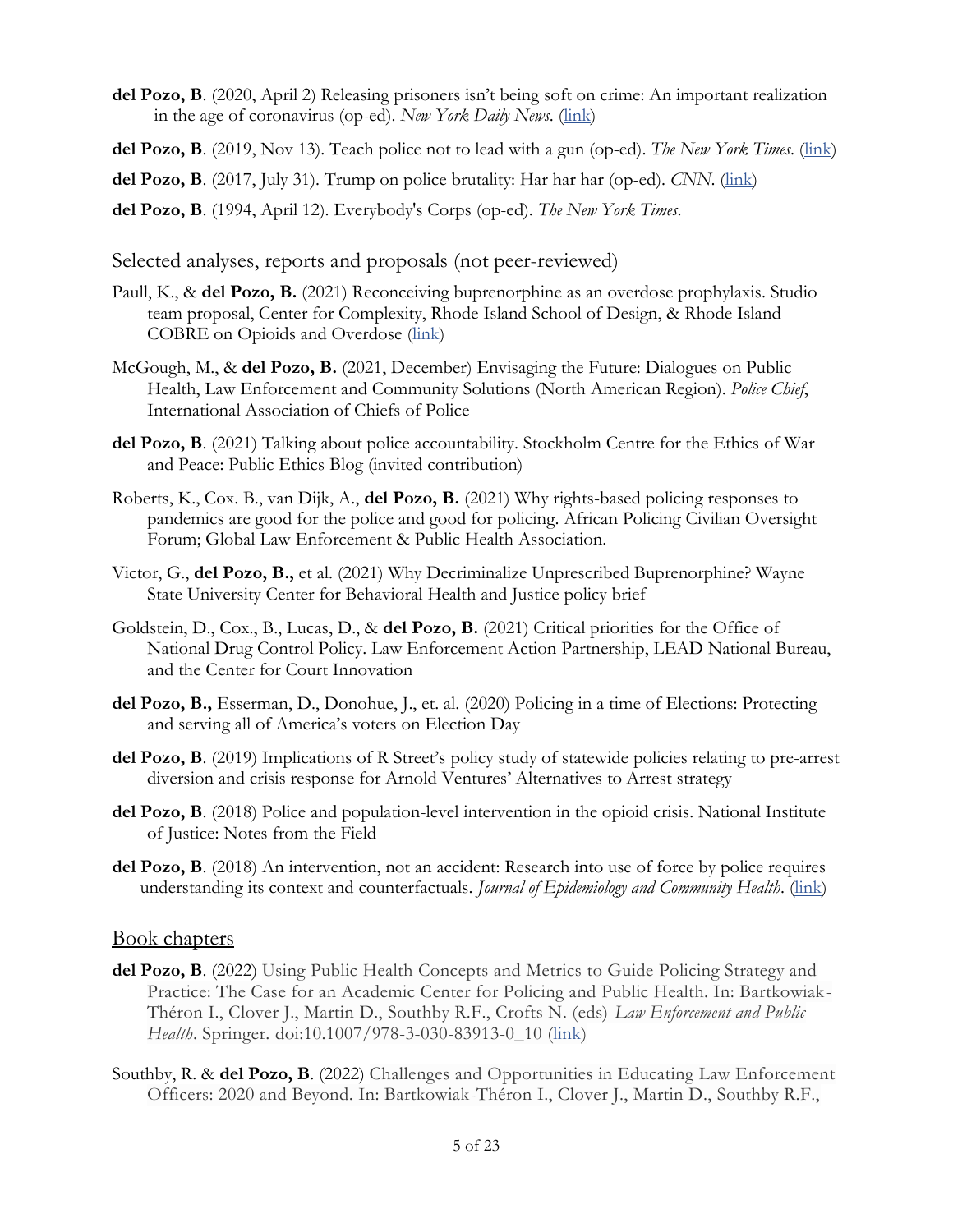Crofts N. (eds) *Law Enforcement and Public Health*. Springer. doi:10.1007/978-3-030-83913-  $0_{-5}$  [\(link\)](https://link.springer.com/chapter/10.1007/978-3-030-83913-0_5#citeas)

#### Mass market publications

- **del Pozo, B**. (2016, January-February). Climb every mountain: How a lackluster freshman trip led to a life-changing peak experience later in life. Feature, *Dartmouth Alumni Magazine,* 67-70.
- **del Pozo, B.** (2016, May-June). Cycle Adirondacks: A week-long bike tour showcases back roads, breathtaking vistas and small-town hospitality. Feature, *Adirondack Life Magazine,* 60-67.
- **del Pozo, B.** (2017, January-February ). The ice man: Climbing guide Ian Osteyee. Profile, *Adirondack Life Magazine,* 60-65.
- **del Pozo, B**. (2017). Rock Album: Classic Adirondack Climbs. Review, *Adirondack Life Guide to the Great Outdoors,* 94-98.
- **del Pozo, B.** (2019, March-April). Unbroken: How two Adirondackers came back after near-fatal falls. Memoir, *Adirondack Life Magazine,* 58-63.

#### Selected manuscripts under peer review

- Ray, B., Joy Hedden, B., Carroll, J., **del Pozo, B.**, Wagner, K., Kral, A., O'Donnell, D., Victor, G., Huynh, P. (under review) Prevalence and correlates of incarceration following emergency medical services response to overdose in a state with no Good Samaritan Law provisions for victims.
- **del Pozo, B.** & Monaghan, J. (under review) Toward a revisionist ethics of diverted buprenorphine
- Andraka-Christou, B., Clark, M.H., Atkins, D., & **del Pozo, B**. (under review) Barriers to medications for opioid use disorder in the court system: provider availability, provider "trustworthiness," and cost.

#### Journal editing

With Carroll, J. & Sharma, M., guest editor, special collection, *Harm Reduction Journal*: "Policing, law enforcement, and harm reduction: Tensions and opportunities," scheduled to be published September, 2022.

#### Ad-hoc peer review

| International Journal of Drug Policy | American Journal of Public Health       |
|--------------------------------------|-----------------------------------------|
| Social Science & Medicine            | Drug and Alcohol Dependence             |
| Journal of Political Philosophy      | Police Practice & Research              |
| Journal of Substance Abuse Treatment | PLoS ONE                                |
| Policing & Society                   | The Journal of Law, Medicine and Ethics |
| Criminal Justice Ethics              | Health & Justice                        |
| Police Quarterly                     | Drug and Alcohol Review                 |
| Substance Abuse                      | Journal of Studies on Alcohol and Drugs |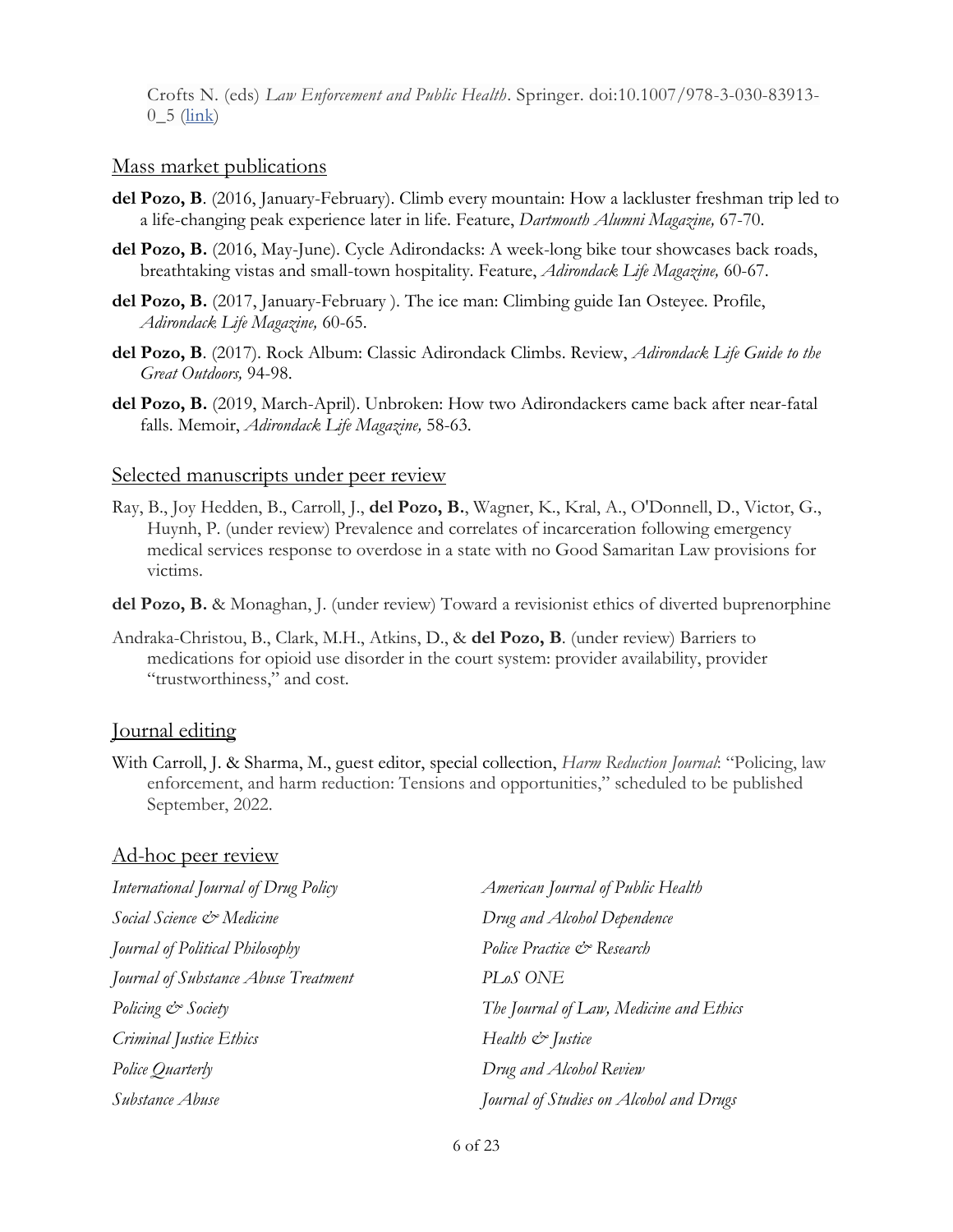*Contemporary Drug Problems Substance Use & Misuse Journal of Community Safety and Wellbeing Inquiry Journal of Addiction Medicine Res Publica Substance Abuse Treatment, Prevention, and Policy*

Social Science book manuscript reviewer for Springer Publishing

#### Funded Research

R25DA031608 Consent, confidentiality and compensation: the ethics of police as research subjects Role: Project Leader PI: Dr. C. Fisher Institution: Fordham University HIV and Drug Abuse Prevention Research Ethics Training Institute Funder: National Institute of Drug Abuse (parent grant) Total amount: \$30,000

R01CE003362 Examining the iatrogenic effect of law enforcement disruptions to the illicit drug market on overdose in the surrounding community

Role: Postdoctoral consultant PI: Dr. B. Ray Institution: Wayne State University Funder: Centers for Disease Control and Prevention Total amount: \$1,087,500

R01CE003353 POINTS: Preventing Overdoses Involving Stimulants Role: Postdoctoral consultant mPI's: Drs. J. Hughto & J. Rich Institution: Rhode Island COBRE on Opioids and Overdose, Brown University Funder: Centers for Disease Control and Prevention Total amount: \$1,087,499

Decision-making Factors in Problem-solving and Dependency Court Team Decisions about Medications for Opioid Use Disorder Role: Postdoctoral consultant PI: Dr. B. Andraka-Christou Institution: University of Central Florida Funder: NIH/NIDA (JCOIN Rapid Innovation Grant) Total amount: \$107,400

Police Response to the Overdose Crisis: Knowledge, Attitudes and Beliefs of US Chiefs of Police Role: Principal Investigator Institution: Rhode Island COBRE on Opioids and Overdose Funder: NIH/NIGMS (parent P20GM125507) Total amount: \$4,005

Policing in a Time of Elections: Protecting and serving all of America's voters on Election Day: Comprehensive guidance to promote nonpartisan, impartial policing on Election Day Role: Project director Institution: National Police Institute Funder: Arnold Ventures Total amount: \$40,000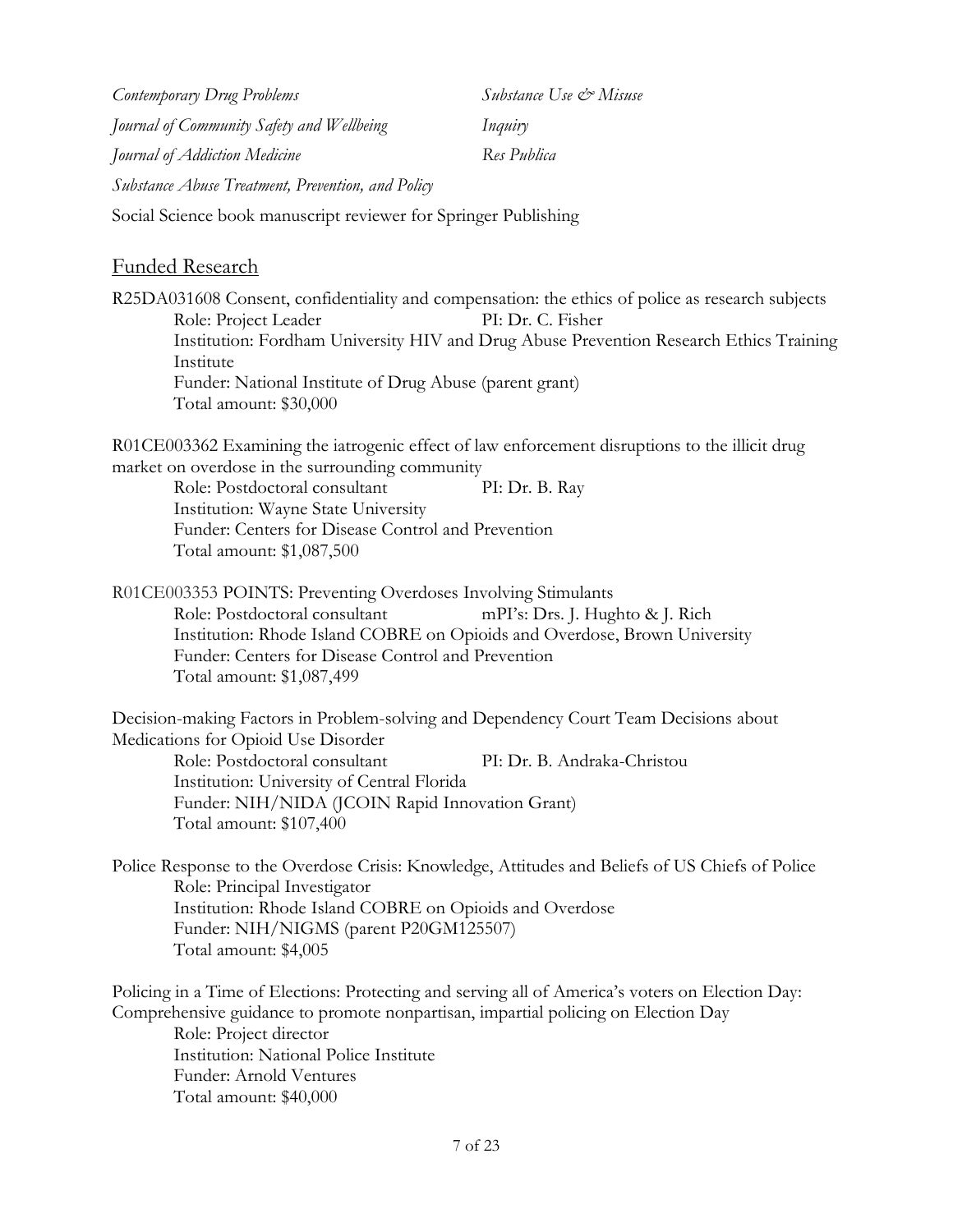### Pending review

| A0 Evaluating the decriminalization of non-prescribed buprenorphine in Rhode Island |                                                                                     |
|-------------------------------------------------------------------------------------|-------------------------------------------------------------------------------------|
| Role: Principal Investigator (mPI: Dr. Jody Rich)                                   |                                                                                     |
|                                                                                     | Institution: Rhode Island Hospital/Warren Alpert Medical School of Brown University |
| research)                                                                           | Proposed funder: NIH/NIDA (R21DA057171: Mechanism for time-sensitive drug abuse     |
| Total amount requested: \$444,693                                                   | Score: 23, no percentile                                                            |
| A0 Police Diversion to Treatment for Opioid Use Disorder: A Mixed Methods Study     |                                                                                     |
| Role: Principal Investigator                                                        |                                                                                     |
|                                                                                     | Institution: Rhode Island Hospital/Warren Alpert Medical School of Brown University |
|                                                                                     | Proposed Funder: NIH/NIDA (K01DA056654: Mentored career development award)          |
| Total amount requested: \$810,308                                                   | Score: 24; 6 <sup>th</sup> percentile.                                              |

## **Teaching**

| 2022 | Comparative International Drug Policy, Master of Science program in Addiction<br>Policy and Practice, Georgetown University. Responsible for course design and<br>original syllabus. Anticipated enrollment: 12. |
|------|------------------------------------------------------------------------------------------------------------------------------------------------------------------------------------------------------------------|
| 2013 | Adjunct professor, Terrorism, John Jay College. Writing intensive. Authored<br>original syllabus. Approx. 20 students                                                                                            |
| 2008 | Adjunct professor, The Ethics of Policing, John Jay College. Authored original<br>syllabus. Approx. 24 students                                                                                                  |

## Consent decree monitoring

| 2022–present | State consent decree monitoring team, Aurora, Colorado Police and Fire Rescue<br>Departments. Subject area: Crisis response and utilization of chemical restraints |
|--------------|--------------------------------------------------------------------------------------------------------------------------------------------------------------------|
| 2021–present | Federal consent decree monitoring team, Newark, NJ Police Dept, & Rutgers<br>University Center on Policing. Subject areas: Leadership & supervision; equity        |

# Consultancies and project engagements

| $2021$ -present | Transitioning police departments from a force to a service: A blueprint for<br>innovation and reform. University of Chicago CrimeLab. Role: project leader                                               |
|-----------------|----------------------------------------------------------------------------------------------------------------------------------------------------------------------------------------------------------|
| $2021$ -present | Reimagining public safety: Building a framework for transformation. New York<br>University Law School Policing Project. Role: Core researcher/subject matter expert<br>Performance site: Minneapolis, MN |
| $2021$ -present | Advisory board, Integrating Responses to Stimulant Overdose Among Post-<br>Overdose Programs, Boston Medical Center (R01CE003357)                                                                        |
| $2020 - 2021$   | Massachusetts Department of Health's Massachusetts Drug Checking<br>Datastream—MADDS. Brandeis University. Role: Police subject matter expert                                                            |
| 2020-2021       | Front and back-end police accountability: New York University Law School<br>Policing Project's Police Agency Health Check initiative.                                                                    |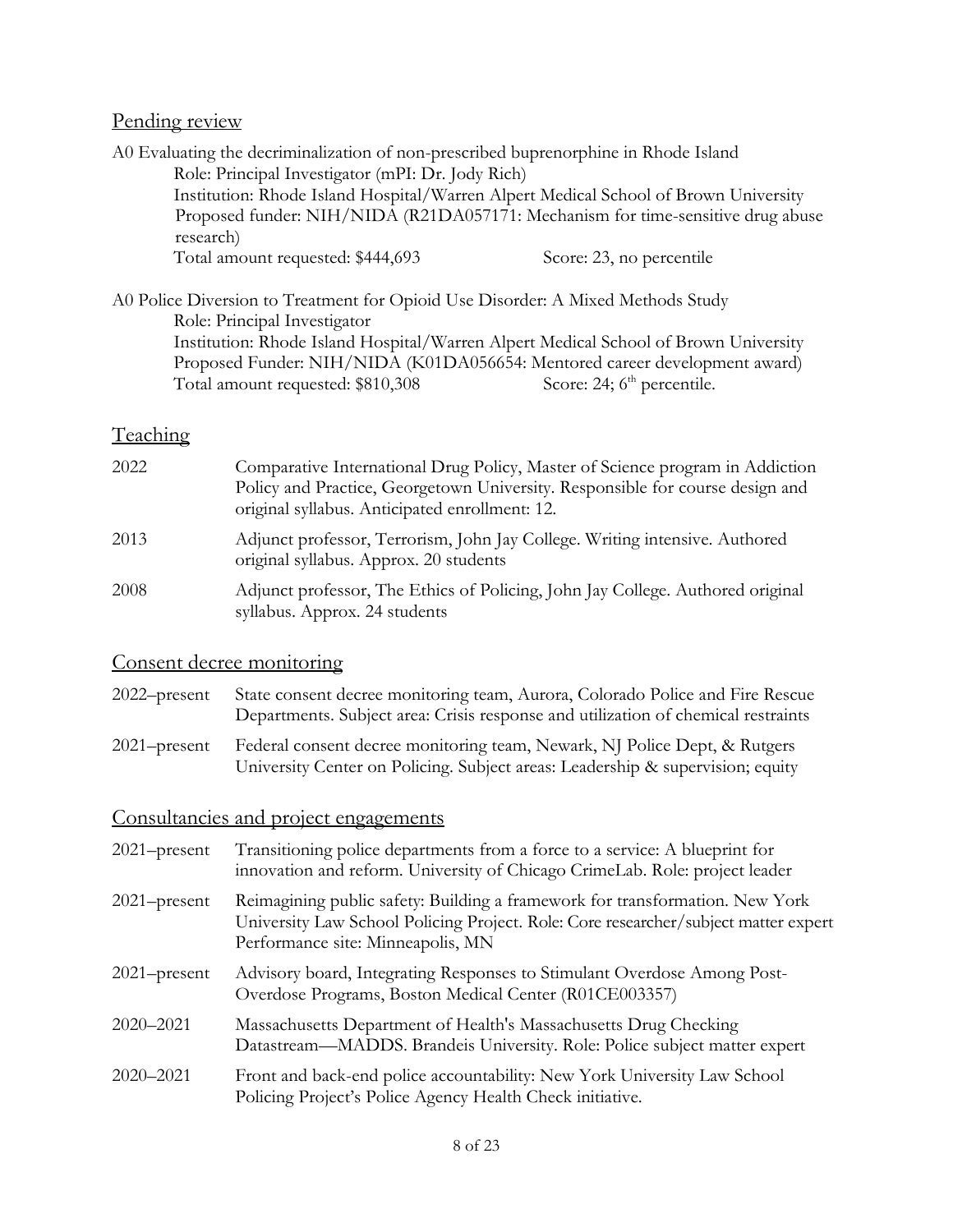- 2020–2021 Consultant for the plaintiffs in federal civil rights litigation regarding gender discrimination in the assignment of police duties.
- 2019–present Assisting implementation of police/community SHIELD (Safety and Health Integration in the Enforcement of Laws on Drugs) program in Indiana, Missouri and Massachusetts. Role: Instructor, evaluator, curriculum development. Client: Health in Justice Action Lab, Northeastern University School of Law

### Professional Experience

#### **Chief of Police, Burlington, Vermont**

2015–2019 Led approx. 145 employees with an \$18m annual budget in Vermont's largest city.

### **Opioid Crisis**

Assumed a [leadership role](https://www.nytimes.com/2017/06/12/nyregion/when-opioid-addicts-find-an-ally-in-blue.html) in addressing opioid addiction as a public health crisis with important opportunities for intervention by the police officers who contend with its effects:

• Contributed to a 50% decrease in opioid overdose deaths  $(2017–2018)$  in a state that saw a 20% increase elsewhere (See: Jickling, K. (2019, February 14) "Opioid deaths rise in Vermont but plummet in Chittenden County," *Seven Days* [\(link\)](https://m.sevendaysvt.com/OffMessage/archives/2019/02/14/opioid-deaths-rise-in-vermont-but-plummet-in-chittenden-county))

#### **Use of force and de-escalation**

• Helped develop, and [was one of seven departments nationwide to pilot,](https://www.burlingtonfreepress.com/story/news/local/2016/09/15/burlington-police-training-deescalation/90357496/) the Police Executive Research Forum's Integrating [Communications, Assessments and Tactics](https://www.policeforum.org/icat-training-guide) (ICAT) curriculum for reducing force and promoting de-escalation. [Ended](https://www.burlingtonvt.gov/Press/Burlington-Police-Department-Severs-Ties-with-Department-of-Defense) BPD's participation in the Department of Defense [military equipment program.](https://www.techdirt.com/articles/20151109/07172332762/police-department-says-it-would-rather-have-good-relationship-with-community-than-cheap-military-gear.shtml)

#### **Inclusion, diversity and outreach**

- Determined Vermont Police Academy entrance examination had outsized effects on minority attrition; had ESL-trained BPD employee reword question stems; created preparation manual and tutoring program
- Convened [citywide clergy meetings](https://www.sevendaysvt.com/OffMessage/archives/2016/07/29/burlington-cops-and-clergy-break-bread-and-talk-about-diversity) on matters of equity, diversity, immigration, etc.
- Conducting outreach efforts to Burlington's communities, in these communities: [street](https://www.wcax.com/content/news/Burlington-police-host-annual-community-barbecue-509607271.html)  [festivals,](https://www.wcax.com/content/news/Burlington-police-host-annual-community-barbecue-509607271.html) [ice cream with a cop,](https://twitter.com/OneNorthAvenue/status/911355316180267009) coffee with the chief, orientations with New Americans
- Engaged Muslim community leaders to [teach officers about Islamic high holy days](https://twitter.com/OneNorthAvenue/status/734718424341831680?s=19)

### **Disparity and bias in policing**

- Sent officers to the National Memorial for Peace and Justice and the Legacy Museum in Montgomery, Alabama, to develop a curriculum on the national legacies of racism and racial violence and their intersection with present day policing
- Gave officers access to the distribution and outcomes of their traffic stops by race, and the distribution and outcomes of their anonymized peers, for comparative purposes. Car stops declined by over 60% and racial disparities in traffic enforcement narrowed
- Brought Bryant Marks Ph.D., Morehouse College Professor of Psychology to train all Burlington Police Department employees in the identification and reduction of implicit bias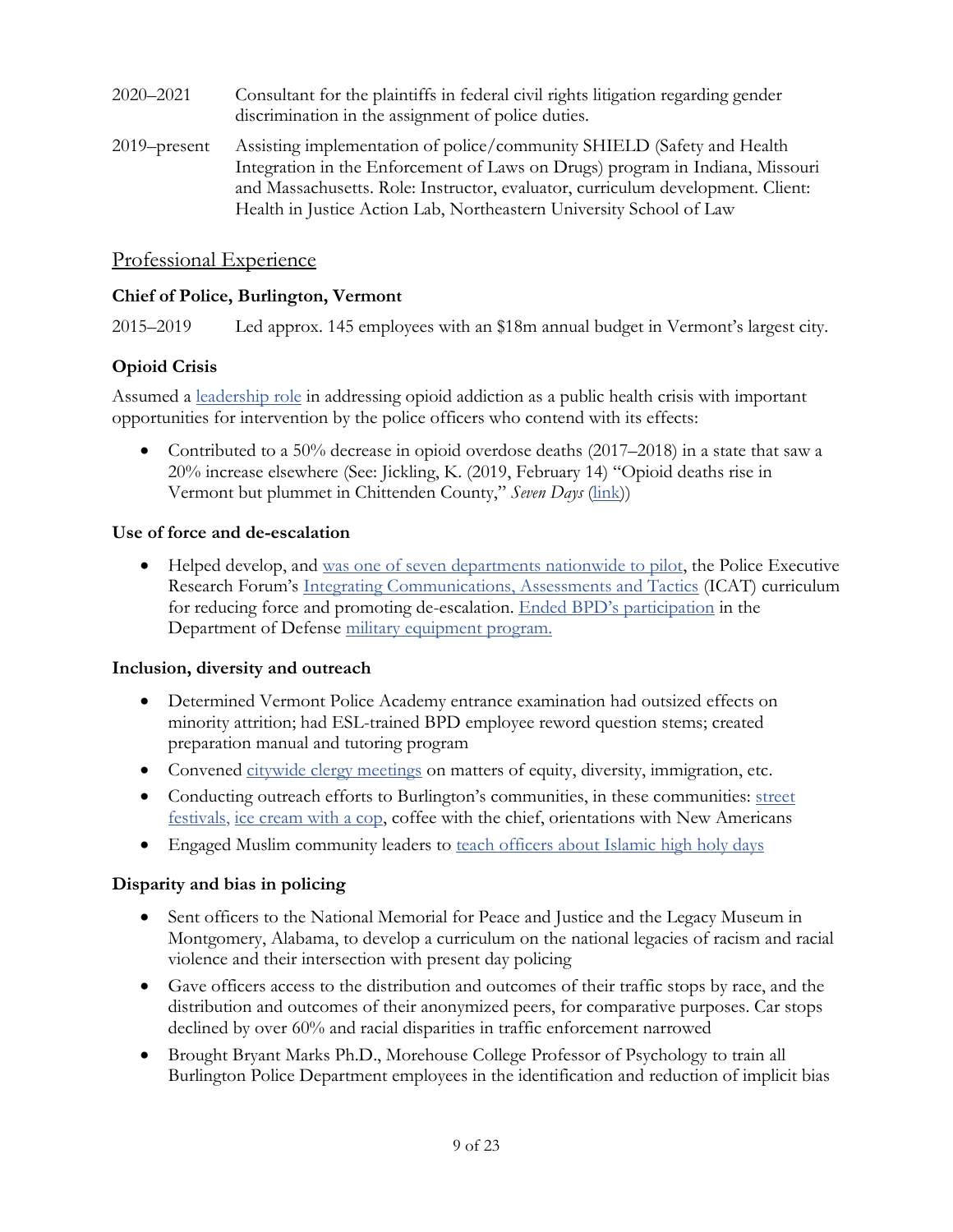#### **Transparency and accountability**

- Developed the Burlington Police Department's [online transparency portal](https://www.burlingtonvt.gov/Police/Data)
- Created Vermont's first municipal [online citizen complaint reporting form](https://www.burlingtonvt.gov/BPDComplaintSubmission)

#### **Crime and public safety**

- Started [long-term, consistent foot patrols](http://digital.vpr.net/post/burlington-police-ramp-foot-patrols-improve-relationship-community) in high-need areas that [reduced crime.](https://www.burlingtonfreepress.com/story/news/2017/05/05/despite-stabbing-church-street-sees-drop-crime-stats/100926544/)
- Employed a multiagency team that uses due process, referrals and alternatives to arrest when criminal activity poses a threat at homeless encampments

#### **Selected Burlington Police Department analyses**

| 2019 | Conducted car stop race data analysis that presented areas of increasing racial parity<br>as well as areas for improvement                                                                                                                                         |
|------|--------------------------------------------------------------------------------------------------------------------------------------------------------------------------------------------------------------------------------------------------------------------|
| 2019 | Systematic collection and analysis of bail and arraignment outcomes in Burlington<br>by race, gender, charge, judge, conditions imposed, and bail amount, examining the<br>data for evidence of disparity in the arraignment process ( $n = 1,788$ ; 17 variables) |
| 2019 | Conducted a comprehensive analysis, spanning seven years, of use of force. Prior<br>report examined odds ratios and controlled for race and charges                                                                                                                |
| 2016 | Analyzed two years of Medicare opioid prescribing data (briefed to UVM Medical<br>Center and the Vermont Department of Health) (link)                                                                                                                              |
| 2016 | Analyzed six years of applications to the BPD to determine where minority<br>applicants are most likely to drop or be eliminated ( $n = 1,200$ )                                                                                                                   |

#### **New York City Police Department**

| 2014-2015     | Commanding Officer, Office of Strategic Initiatives, Deputy Inspector.                                                                                                                                                                                                         |
|---------------|--------------------------------------------------------------------------------------------------------------------------------------------------------------------------------------------------------------------------------------------------------------------------------|
|               | Led a dozen reengineering teams in "Platforms of Collaboration,"<br>identifying ways to eliminate silos and engage in collaborative work.                                                                                                                                      |
|               | Helped design curriculum for retraining all patrol officers in street<br>$\bullet$                                                                                                                                                                                             |
|               | engagements in response to consent decree to reform stop question & frisk.                                                                                                                                                                                                     |
| 2013-2014     | Commanding Officer, Project Management, Police Commissioner's Office,<br>Deputy Inspector.                                                                                                                                                                                     |
|               | Created, staffed and led the NYPD's office for enterprise-level oversight of<br>250+ projects across technology, infrastructure and equipment.                                                                                                                                 |
| $2011 - 2013$ | Commanding Officer, Sixth Precinct, Deputy Inspector.<br>Patrol precinct serving Greenwich Village and the West Village, New York<br>University, and Washington Square Park. Responsible for the leadership of<br>approximately 180 personnel. Approx. \$35m operating budget. |
| 2009-2011     | Commanding Officer, 50 <sup>th</sup> Precinct, Deputy Inspector.<br>Commanded the patrol precinct serving the northwest Bronx. Responsible<br>for the leadership of approx. 175 personnel with a \$33m operating budget.                                                       |
| 2008-2009     | Internal Affairs Bureau, Groups 12 & 54, Captain.<br>Commanding officer of unit investigating corruption in Manhattan South.<br>Executive officer of unit investigating police shootings and serious force.                                                                    |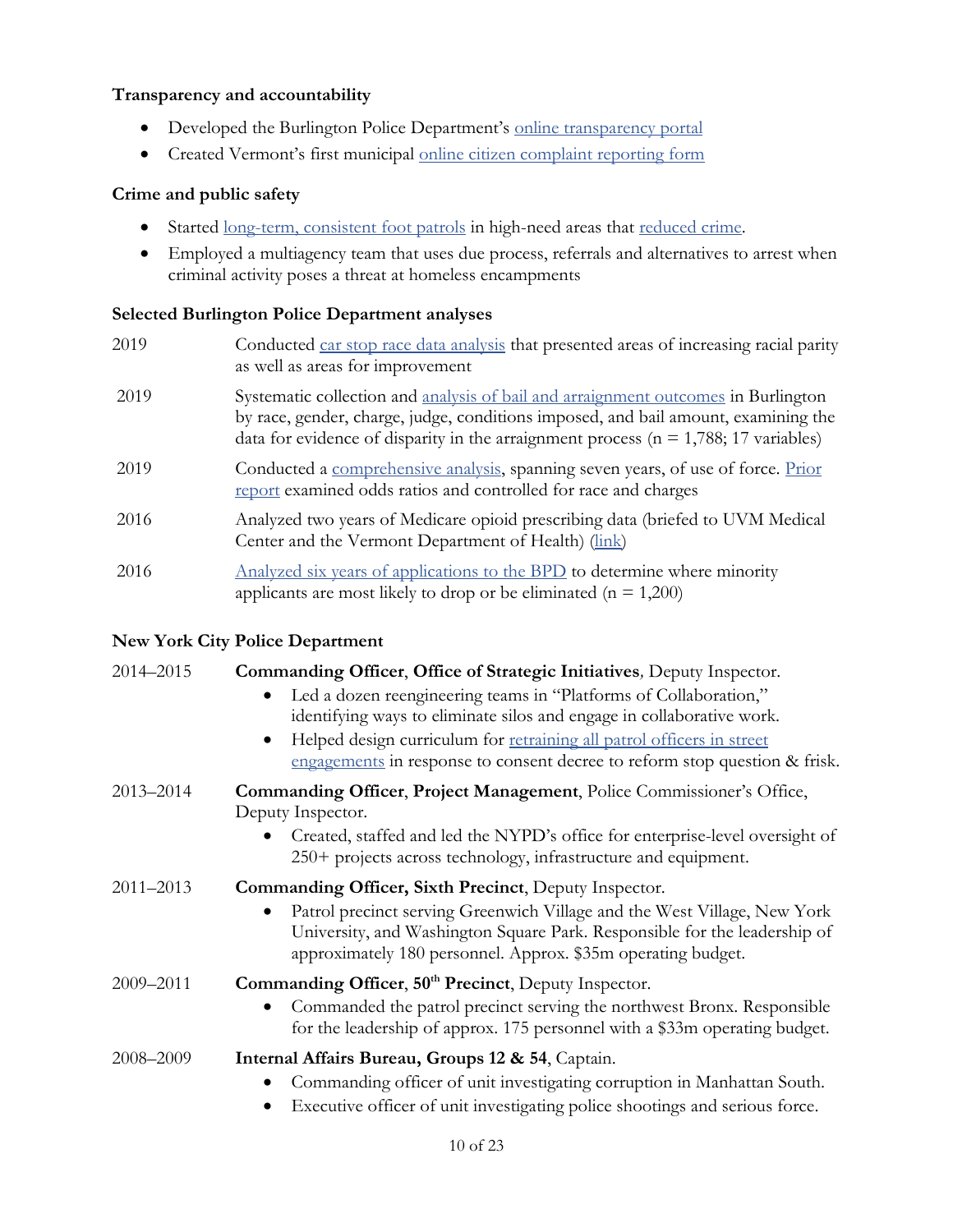| 2008          | Executive Officer, 19th Precinct, Captain.                                                                                                                                                                                                                                                                                                                                        |
|---------------|-----------------------------------------------------------------------------------------------------------------------------------------------------------------------------------------------------------------------------------------------------------------------------------------------------------------------------------------------------------------------------------|
|               | Second in command of precinct serving the Upper East Side of Manhattan.                                                                                                                                                                                                                                                                                                           |
| 2007-2008     | <b>Executive Officer, Intelligence Division Liaison Unit, Lieutenant.</b><br>Responsible for managing operations of ten overseas intelligence posts.                                                                                                                                                                                                                              |
| 2005-2007     | Intelligence Division Liaison Officer, Amman, Jordan, Lieutenant.<br>Embedded in the Jordanian Public Security Directorate.                                                                                                                                                                                                                                                       |
|               | Responded to terrorist attacks on civic, hotel, historic and rail targets (link)<br>$\bullet$<br>using suicide and small arms in Jordan and Mumbai, to report on methods.                                                                                                                                                                                                         |
| $2003 - 2005$ | <b>Policy Analyst,</b> Office of Management Analysis and Planning (includes year of<br>educational leave at Harvard University). Sergeant.<br>Prepared analyses including ones concerning accidental firearms discharges,<br>the burgeoning incidence of identity theft, the use of video surveillance, and<br>an after-action review of the 2004 Republican National Convention. |
| 2002-2003     | Grand Larceny Auto Sergeant, Crime Analysis Sergeant, 77 <sup>th</sup> Precinct.                                                                                                                                                                                                                                                                                                  |
| 2002          | Training Bureau, Special Projects. Police officer.                                                                                                                                                                                                                                                                                                                                |
| 1997-2002     | Patrol Officer, 67 <sup>th</sup> Precinct (includes period of military leave).                                                                                                                                                                                                                                                                                                    |
| 1997          | Police Recruit, Police Academy, company sergeant.                                                                                                                                                                                                                                                                                                                                 |

# United States Army National Guard

| 2003-2004  | Captain, Course Development Officer, US Army Mountain Warfare School                                                                                                                                            |
|------------|-----------------------------------------------------------------------------------------------------------------------------------------------------------------------------------------------------------------|
| 2001; 2003 | Captain, Commander, Bravo Co., 1/69th Infantry (Mechanized)<br>Led unit in recovery and security operations at Ground Zero after 9/11.                                                                          |
| 2001-2002  | <b>Lt., Executive Officer,</b> A Co., $1^{\text{st}}$ Battalion, $1^{\text{st}}$ Infantry Regiment, West Point                                                                                                  |
| 1996-2000  | Lt., Executive Officer/Platoon Leader, C Co., 3-172 Infantry (Mountain),<br>Summer Mountain Warfare School                                                                                                      |
|            | Winter Mountain Warfare School (commandant's list)<br>$\bullet$                                                                                                                                                 |
|            | Infantry Officer Basic Course (commandant's list)                                                                                                                                                               |
| 1992–1996  | Cadet, Dartmouth College R.O.T.C.                                                                                                                                                                               |
|            | Distinguished Honor Graduate of commissioning class                                                                                                                                                             |
|            | Airborne School                                                                                                                                                                                                 |
|            | Policy and planning meetings; reform and advisory work                                                                                                                                                          |
| 2022       | Community engagement and countering violent extremism working group,<br>University of Birmingham (United Kingdom) College of Arts and Law                                                                       |
| 2021       | "Field views on harm reduction: A national summit." Substance Abuse and Mental<br>Health Services Administration, Office of National Drug Control Policy, and the<br>Centers for Disease Control and Prevention |

2021 Consultant on strategies to improve municipal responses to opioid, stimulant, and polysubstance use, National Governor's Association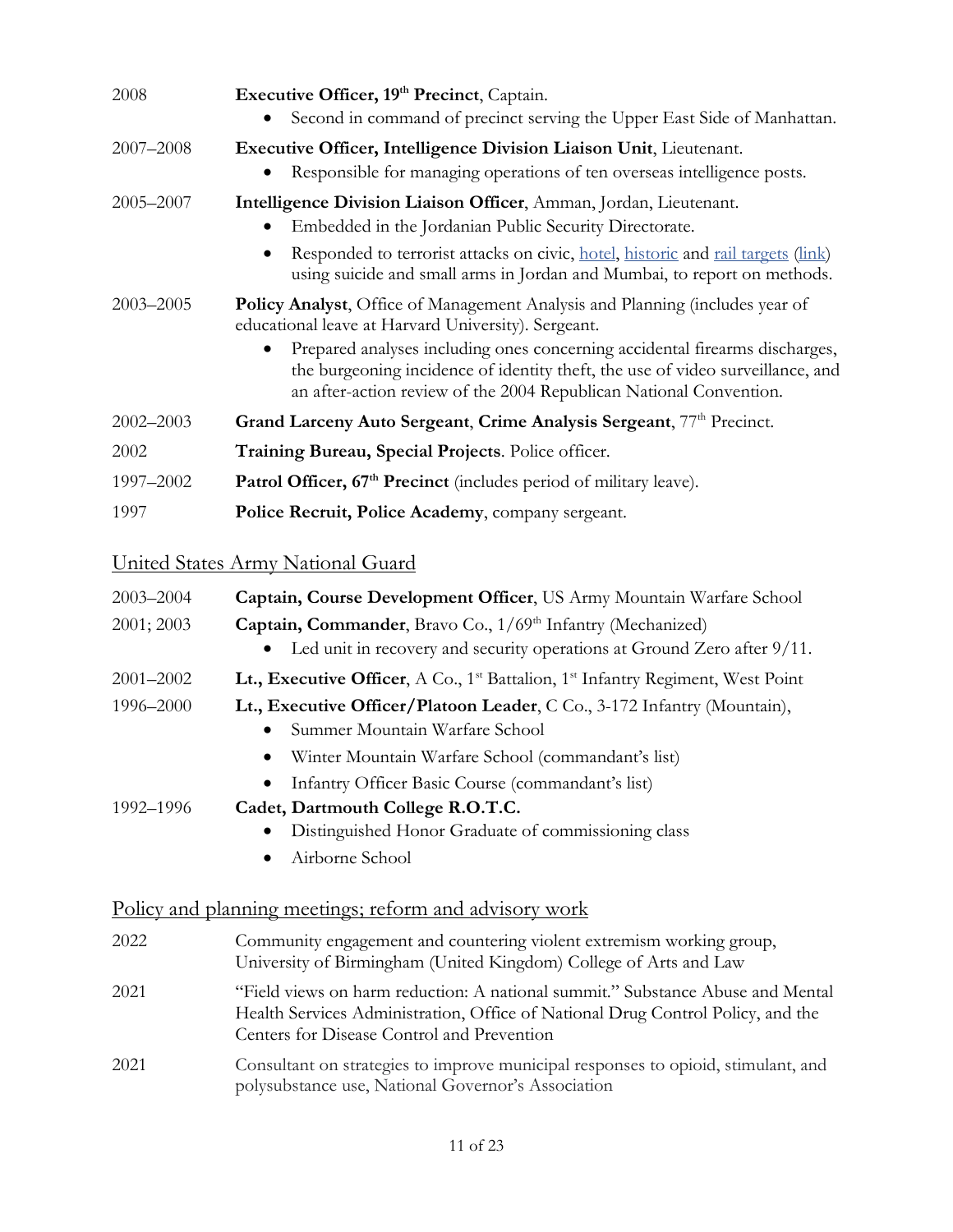| 2021         | Philosophy, politics and economics manuscript workshop on Jake Monaghan's Just<br>Policing (Oxford Univ. Press) convened by the Institute for Humane Studies                                                                                                                                                                                |
|--------------|---------------------------------------------------------------------------------------------------------------------------------------------------------------------------------------------------------------------------------------------------------------------------------------------------------------------------------------------|
| 2021         | Global Consortium for Law Enforcement Training Executives (Rutgers<br>University): Team leader for evidence-based practices                                                                                                                                                                                                                 |
| 2021         | Reimagining the justice system: A charrette. Arizona State University Watts College<br>of Public Service and Community Solutions and the School of Criminology and<br>Criminal Studies                                                                                                                                                      |
| 2021         | Expert Advisory Panel, technical assistance tools for public safety stakeholders to<br>reduce overdose among BIPOC communities. National Council for Mental<br>Wellbeing and the Centers for Disease Control and Prevention                                                                                                                 |
| 2021         | Advised Facebook Content Policy Team on community standards to combat<br>violence and extremism                                                                                                                                                                                                                                             |
| 2021         | Reimagining public safety: working group with NYU Law School and the Yale Law<br>School Justice Collaboratory                                                                                                                                                                                                                               |
| 2021         | Providing technical assistance to the Surry County, North Carolina Substance<br>Abuse Recovery Director for police response to addiction and overdose                                                                                                                                                                                       |
| 2020-present | Law Enforcement Action Partnership speaker and advocate on issues of harm<br>reduction, drug policy and police-community relations; policy/platform analysis                                                                                                                                                                                |
| 2020-present | Justice Community Opioid Innovation Network/NIH Heal initiative stakeholder<br>board member                                                                                                                                                                                                                                                 |
| 2018–present | Adviser to the American Law Institute's Principles of the Law, Policing: attorneys<br>and advisers drafting guidance for courts, legislators and the police on matters of<br>"search and seizure, police encounters, use of force, evidence gathering, and police<br>questioning, among others," including hiring, training, and discipline |
| 2020-2021    | Sentinel Surveillance Advisory Council, Center for Public Health Law Research,<br>Beasley School of Law, Temple University                                                                                                                                                                                                                  |
| 2020-2021    | Envisaging the Future for Police and Public Health Advisory Committee, Global<br>Law Enforcement and Public Health Association (North America group)                                                                                                                                                                                        |
| 2020         | Advised members of the Los Angeles City Council on the feasibility of alternatives<br>to sworn police officers for traffic enforcement                                                                                                                                                                                                      |
| 2020         | Washington, D.C. Metropolitan Police Department's Academic Advisory<br>Committee                                                                                                                                                                                                                                                            |
| 2020         | Arnold Ventures' Roundtable on Criminal Justice Data to produce actionable<br>recommendations to Congress and the White House                                                                                                                                                                                                               |
| 2020         | Contributor to the Carceral Resource Index project of the Northeastern University<br>Health in Justice Action Lab, to analyze and compare carceral vs. social service<br>spending in major US cities                                                                                                                                        |
| 2020         | Reimagining the Role of Police Stops in Public Safety: Reducing Harm through<br>Research, Policy, and Practice. Georgetown University Law Center's Innovative<br>Policing Program and Howard University                                                                                                                                     |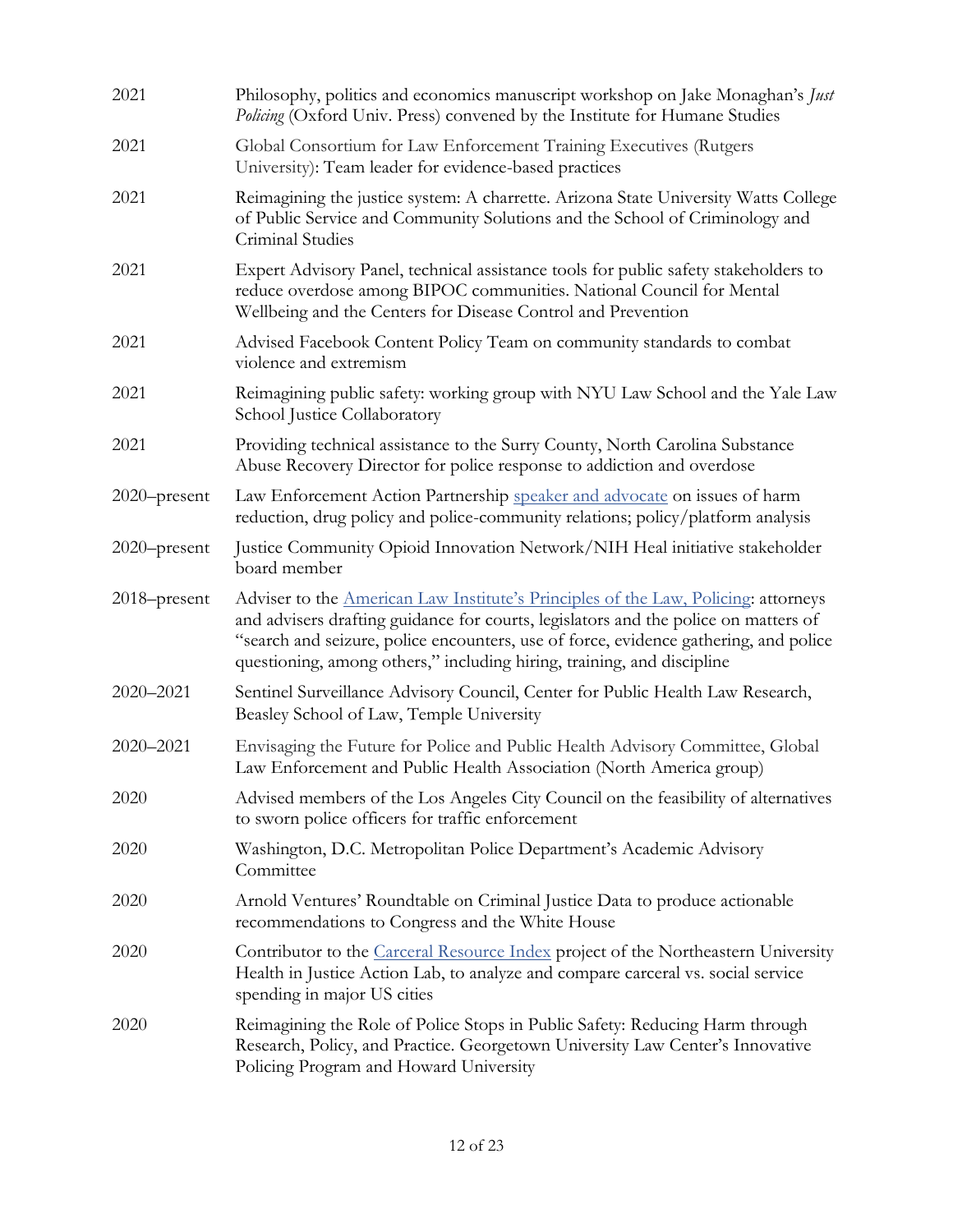| 2020      | Assisted in planning the <i>Transition Integrity Project</i> , a scenario-based analysis of<br>threats to the peaceful transition of power in the next presidential election.                                                  |
|-----------|--------------------------------------------------------------------------------------------------------------------------------------------------------------------------------------------------------------------------------|
| 2018-2020 | Vera Institute of Justice's policing project advisory committee                                                                                                                                                                |
| 2017-2020 | Executive Leadership Group, Leadership for a Networked World's annual Public<br><b>Safety Summit</b> , Harvard University                                                                                                      |
| 2016-2020 | Chicago Police Department's National Advisory Committee on Early Intervention:<br>working with the University of Chicago Crime Lab on process to identify and assist<br>officers in need prior to negative behavioral outcomes |
| 2019      | Bureau of Justice Assistance opioid diversion research agenda planning project (in<br>conjunction with the National Police Foundation), Washington, D.C.                                                                       |
| 2019      | Current practices and future of incident-level crime data in policing, Bureau of<br>Justice Statistics, in collaboration with RTI, Washington, D.C.                                                                            |
| 2019      | The law and ethics of facial recognition technology, NYU Law School Policing<br>Project, New York                                                                                                                              |
| 2019      | National Network for Safe Communities working session on discretion in cases of<br>violent crime and gun possession, John Jay College, New York                                                                                |
| 2019      | Meeting with president of Microsoft on AI ethics and policy in policing at NYU<br>Law School Policing Project, New York                                                                                                        |
| 2018      | Establishing a research agenda for addressing the opioid crisis: a collaboration of<br>RAND and the National Institute of Justice, Washington, D.C.                                                                            |
| 2018      | Johns Hopkins Bloomberg School of Public Health strategy meeting on the opioid<br>crisis, Baltimore                                                                                                                            |
| 2017      | Co-created an initiative with the Johns Hopkins Bloomberg School of Public<br>Health and the Police Executive Research Forum to develop public health<br>standards of care for use by police in addressing the opioid crisis   |
| 2016-2020 | Assisted NYU Law School's Policing Project on the ethics of policing and artificial<br>intelligence, community oversight models, and best practices for filming the police                                                     |
| 2016-2017 | Advised chiefs and supervisors on how to implement PERF's ICAT use of force<br>curriculum at regional sessions in New Orleans and St. Paul, Minnesota                                                                          |

# Invited keynotes/plenaries

| 2022 | "Preventing overdose through stigma reduction," Overdose Data to Action Public<br>Health & Public Safety Convening, Centers for Disease Control and Prevention &<br>Association of State and Territorial Health Officials (forthcoming, June) |
|------|-----------------------------------------------------------------------------------------------------------------------------------------------------------------------------------------------------------------------------------------------|
| 2022 | "Innovation and Reform in Substance Use, Law Enforcement, and Policing,"<br>Texas Substance Use Symposium, Corpus Christi                                                                                                                     |
| 2022 | "Policing and public health during the opioid epidemic," University of Chicago<br>Crime & Health Labs                                                                                                                                         |
| 2018 | "Implementing medication-assisted treatment in preventing opioid overdose<br>deaths," Police Assisted Addiction Recovery Initiative Annual Meeting, Harvard<br>Medical School, Boston                                                         |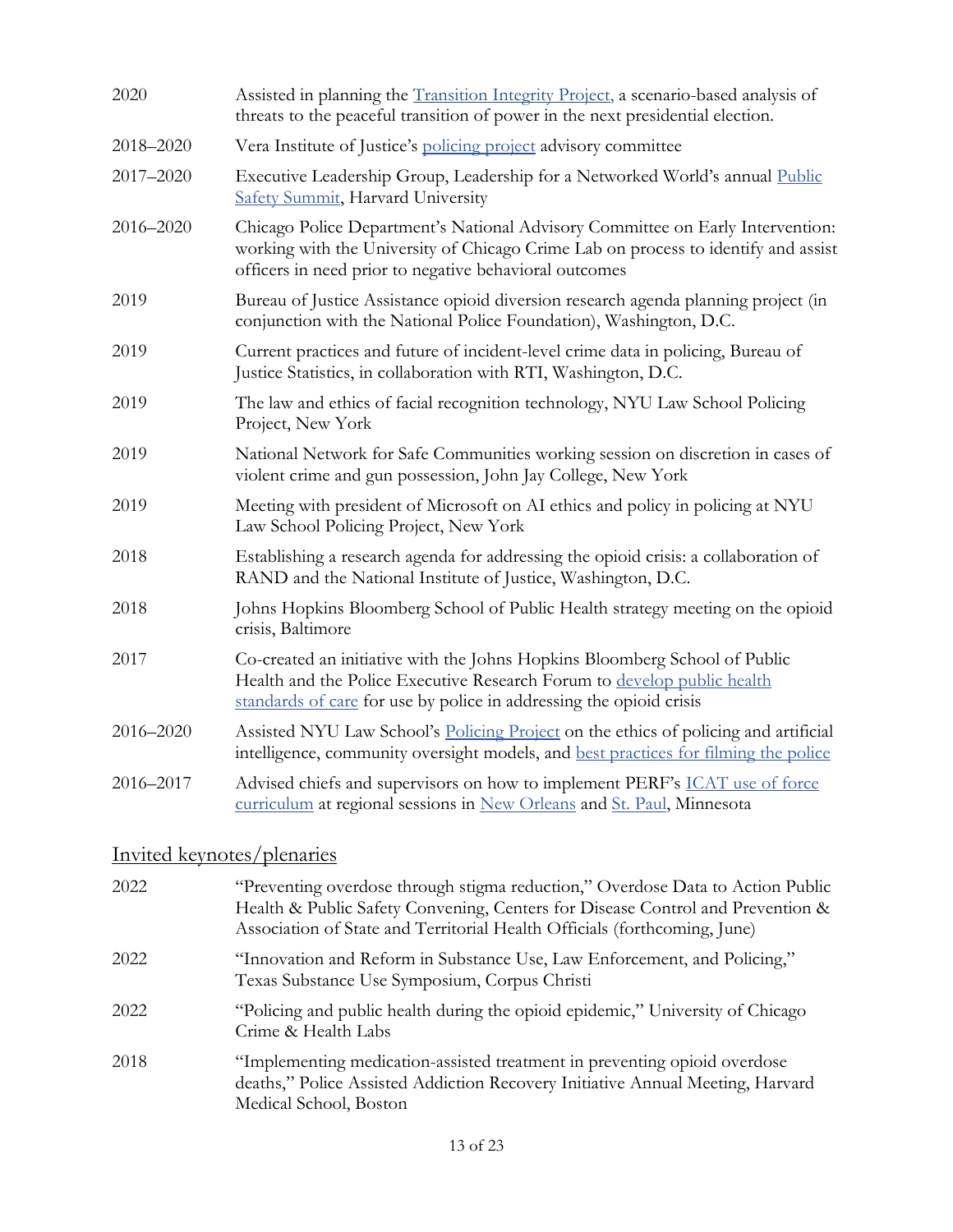| 2018 | "The role of data and analytics in 21 <sup>st</sup> Century Policing," Annual Conference of the<br>Massachusetts Association of Crime Analysts, Hyannis       |
|------|---------------------------------------------------------------------------------------------------------------------------------------------------------------|
| 2017 | "Public health and justice system collaboration to address opioid abuse and heroin<br>addiction," CNA Institute for Public Research, Arlington, Virginia      |
| 2017 | "The way forward in American policing," Annual Meeting of the Vermont State<br>Bar Association, Montreal                                                      |
| 2016 | "Challenges and promises of 21 <sup>st</sup> century policing," Summer Meeting of the<br>National Association of State Attorneys General, Burlington, Vermont |

# Invited presentations & seminars

| 2022 | "Developments in the U.S. response to opioid addiction and overdose," Police<br>Scotland International Academy (online)                                                                                                                   |
|------|-------------------------------------------------------------------------------------------------------------------------------------------------------------------------------------------------------------------------------------------|
| 2022 | Discussant with Beth Macy, author of Dopesick, about addiction, overdose, and her<br>forthcoming book Raising Lazarus: Hope, Justice, and the Future of America's Overdose<br>Crisis. Rhode Island COBRE on Opioids and Overdose (online) |
| 2022 | "SHIELD: Best practices in scene safety and patient support for overdose," Texas<br>Substance Use Symposium, Corpus Christi                                                                                                               |
| 2021 | "Pluralism, social cooperation, and the problem of homelessness," responding to<br>Barry Freidman. Arizona State University Law School                                                                                                    |
| 2021 | Presentation to the Global AIDS Monitoring Guidance working group, developing<br>measures of stigma toward people with HIV, for UNAIDS (online)                                                                                           |
| 2021 | "Brokering and enforcing social cooperation as a core role of the police," Policing<br>and political philosophy workshop, The Institute for Humane Studies at George<br>Mason University (online)                                         |
| 2021 | "Police overdose from incidental contact with fentanyl: The problem of<br>misinformation, and the potential of corrective messaging" Justice Community<br>Opioid Innovation Network practitioner board meeting (online)                   |
| 2021 | "Police overdose from incidental contact with fentanyl: The problem of<br>misinformation, and the potential of corrective messaging" Justice Community<br>Opioid Innovation Network community stakeholder/board meeting (online)          |
| 2021 | "Aligning public health and public safety through police-provider deflection<br>partnerships," Justice Community Opioid Innovation Network webinar (online)                                                                               |
| 2021 | "The evidence on police naloxone programmes: Lessons for the United Kingdom<br>from the United States," The Policy Institute, Kings College, London (online)                                                                              |
| 2021 | "Decriminalization of diverted buprenorphine: Perspectives from policing,<br>prosecution and research," Wayne State University Center for Behavioral Health<br>and Justice (online)                                                       |
| 2021 | "Decriminalization of diverted buprenorphine: Perspectives from policing,<br>prosecution and research," St. Louis Prosecuting Attorney's Diversion Advisory<br>Committee meeting (online)                                                 |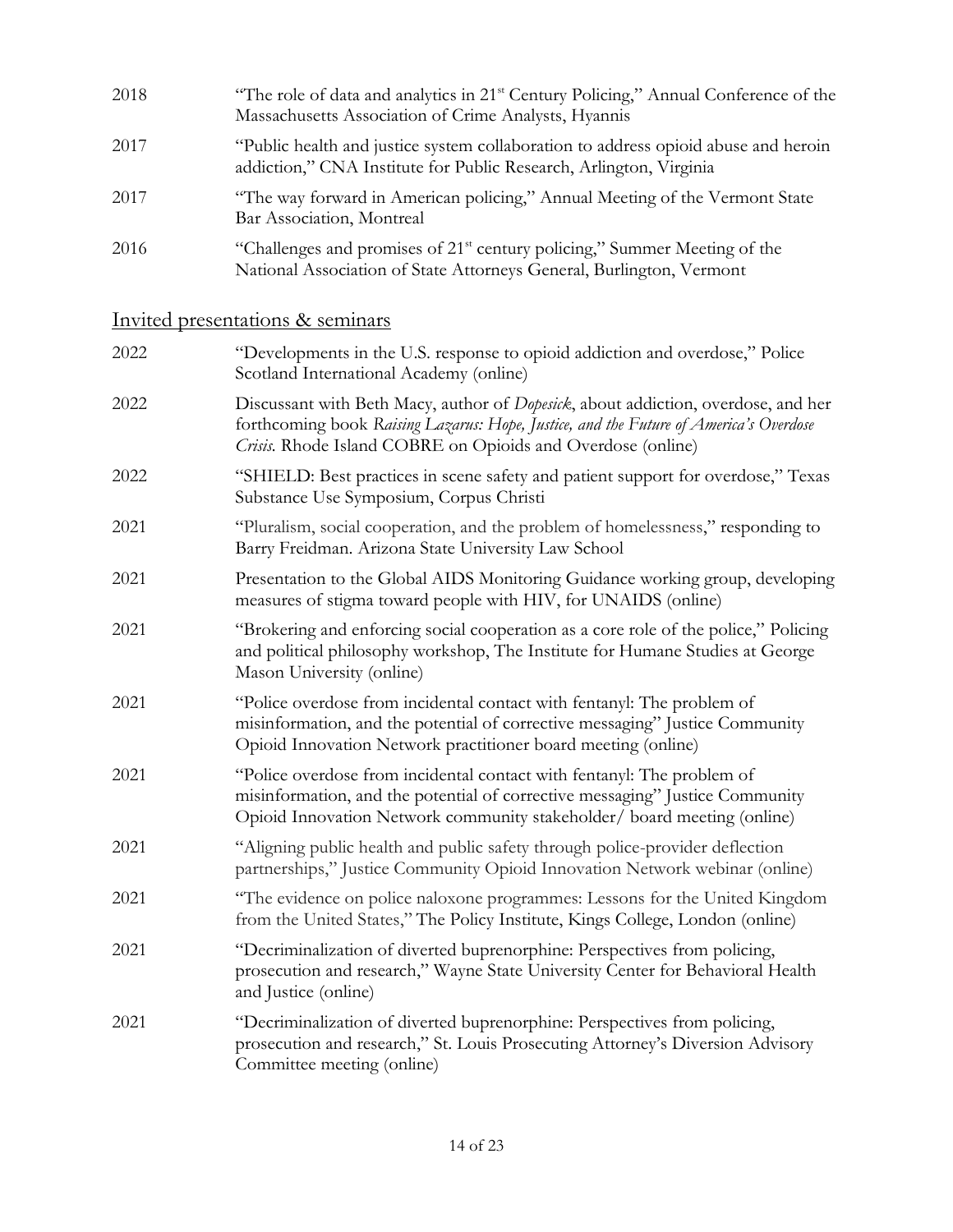| 2021 | "Police and fire first response to opioid overdose." Falmouth Forum on Opioid<br>and Overdose. Discussant. (online)                                                                    |
|------|----------------------------------------------------------------------------------------------------------------------------------------------------------------------------------------|
| 2021 | "Policing, political philosophy and public health: an interdisciplinary blueprint for<br>democratic reform," Queens College CUNY Philosophy Dept seminar (online)                      |
| 2020 | "A Research Agenda for Improving Discretionary Decisions by Police About<br>People Who Use Drugs," the RI COBRE / University of Nebraska annual research<br>conference (online)        |
| 2020 | "Opioid use disorder community supervision strategies," Connecticut Treatment<br>Pathway Program for pre-court diversion training seminar (online)                                     |
| 2020 | "Police use of force, justice, and reform," United States Military Academy at West<br>Point Department of English and Philosophy evening seminar (online)                              |
| 2020 | Massachusetts Society for Addiction Medicine annual CME conference: "Policing<br>substance use disorder: A research agenda for reform" (online)                                        |
| 2020 | "Rawlsian public reason, the pandemic, and police discretion," webinar, Associate<br>Professor Barry Lam, Hi-Phi Nation, Slate Magazine & Vassar College (online)                      |
| 2020 | "Addiction: A paradigm shift from problem to patient through policy," Program<br>on Regulation, Therapeutics, and Law, Harvard Medical School Center for<br>Bioethics, Boston (online) |
| 2020 | "Policing and population health: a collaborative approach," NYU Langone Health -<br>Department of Population Health faculty research seminar, New York (online)                        |
| 2019 | Policing and public health networking session for law enforcement MPH students,<br>Johns Hopkins Bloomberg American Health Initiative annual summit, Baltimore                         |
| 2019 | Spring symposium on accountability in policing, New England Law Review, Boston                                                                                                         |
| 2019 | "Protest, civil disobedience, and beyond," with Northeastern University Assistant<br>Philosophy Professor Candice Delmas, public philosophy talk, Burlington, VT                       |
| 2019 | "A public health approach to policing the opioid crisis," Innovative Policing<br>Program, Georgetown University Law Center, Washington, D.C.                                           |
| 2019 | Innovations in use of force, PERF Senior Management Institute for Police, Boston                                                                                                       |
| 2019 | "Disobedience: civil or uncivil?" A public philosophy talk, University of Vermont                                                                                                      |
| 2018 | Policing, science, and the opioid crisis: progress in Burlington, Vermont, Johns<br>Hopkins Bloomberg American Health Initiative annual summit, Baltimore                              |
| 2018 | "Burlington's response to the opioid crises" New York County District Attorney,<br>the NYC Department of Health, and the city's public health and policing staff                       |
| 2018 | "Implementing use of force innovation and reform in police agencies," Senior<br>Management Institute for Police, Police Executive Research Forum, Boston                               |
| 2018 | "Conceiving of opioids as a virus: Ethical, medical and public health implications,"<br>a public philosophy discussion, Burlington, VT                                                 |
| 2018 | "Behavioral prediction algorithms and their use in criminal justice," a discussion<br>with UVM Philosophy Professor Randall Harp, Burlington, VT                                       |
| 2018 | Bloomberg Philanthropies expert convening on the opioid crisis, New York                                                                                                               |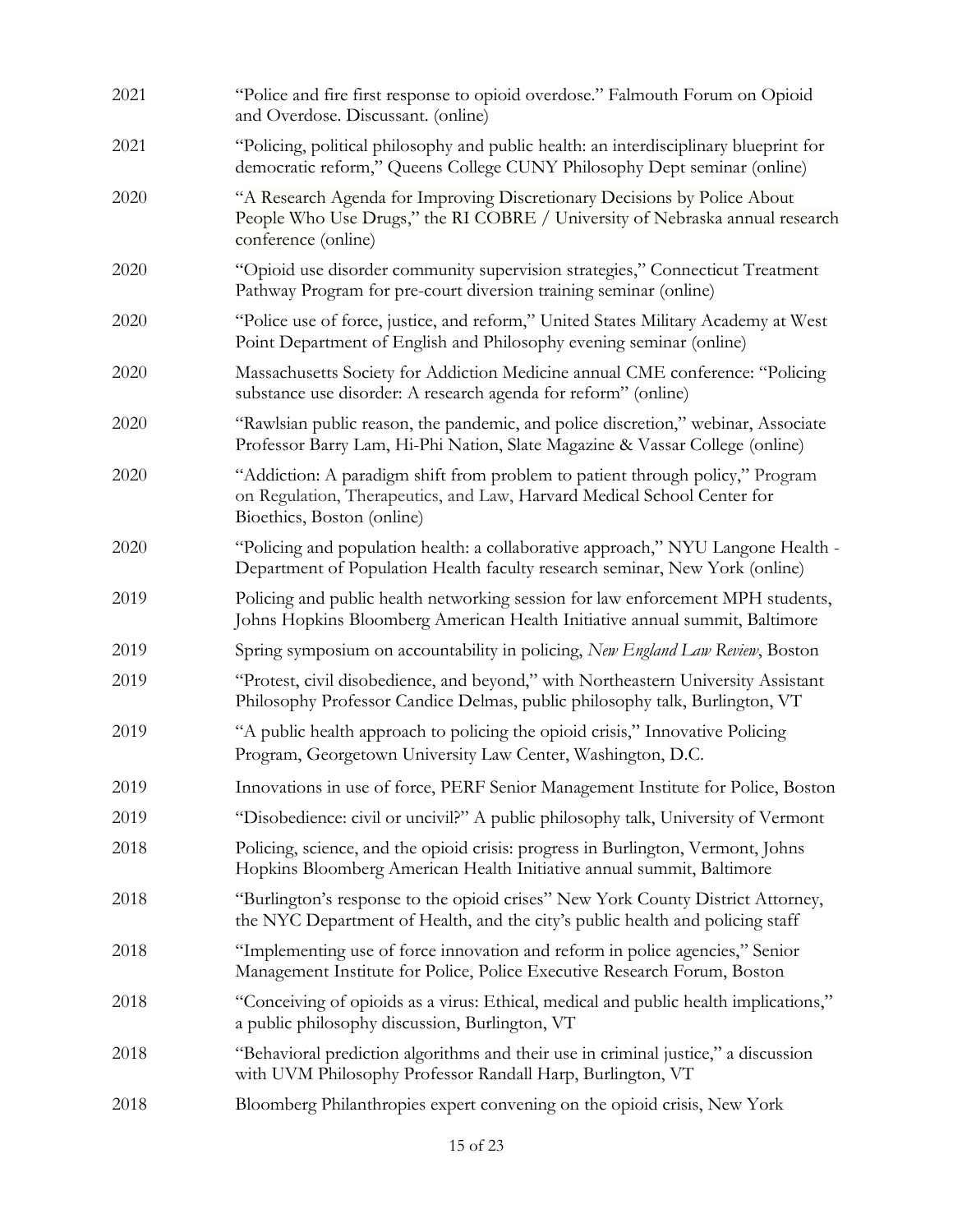| 2017 | "Using CompStat to address opioid use disorder," National Drug Abuse Clinical<br>Trials Network, Northeast Node, Hanover, NH                                                 |
|------|------------------------------------------------------------------------------------------------------------------------------------------------------------------------------|
| 2017 | A reply to Didier Fassin, MD, PhD, re: Enforcing Order, McGill University,<br>Montreal, PQ                                                                                   |
| 2017 | "The police transparency portal as a tool for building trust and legitimacy," Int'l<br>Association of Chiefs of Police Annual Conference, Philadelphia                       |
| 2016 | "Crisis and opportunity in American policing," Annual Conference of the Criminal<br>Justice Educator's Association of New York, Lake Placid, NY                              |
| 2016 | "Racism & the culture of policing," St. Michael's College (respondent to the head<br>of the Minnesota NAACP), Colchester, VT                                                 |
| 2016 | "Open Data, Transparency, and 21 <sup>st</sup> Century Policing," The White House                                                                                            |
| 2009 | "Lessons learned from the Lashkar e Taiba attacks on Mumbai," United States<br>Military Academy Combatting Terrorism Center, New York                                        |
| 2007 | "No island is an island: NYPD global intelligence operations since 9/11,"<br>Rockefeller Center for Public Policy and the Social Sciences, Dartmouth College,<br>Hanover, NH |

# Invited/peer reviewed panelist

| 2022 | "Perception of fentanyl risks among law enforcement," American Society of<br>Evidence-Based Policing, Washington, DC (forthcoming, May)                                                                          |
|------|------------------------------------------------------------------------------------------------------------------------------------------------------------------------------------------------------------------|
| 2022 | "Stigma toward people who use drugs: A Focus on Law Enforcement," Rx and<br>Heroin Abuse Summit, Atlanta, GA                                                                                                     |
| 2022 | "Communities Collaborating for Positive Change," Texas Substance Use<br>Symposium, Corpus Christi                                                                                                                |
| 2022 | "Aligning harm reduction, crime reduction, and officer safety: evidence from, the<br>SHIELD project," A policing symposium: RTI. (online)                                                                        |
| 2022 | "Dismantling Fentanyl-Related Myths and Misinformation," Law Enforcement and<br>Drug Response Summit 2022: RTI, Police Executive Research Forum, Arnold<br>Ventures. (online)                                    |
| 2022 | "Democracy, diversity and police discretion." Philosophy, Politics and Economics<br>Society annual conference, New Orleans                                                                                       |
| 2022 | "Is there are role for police in public health and harm reduction?" Arizona State<br>University, Los Angeles campus (postponed re: COVID)                                                                        |
| 2021 | Roundtable: Thinking about Police Reform, annual conference of the American<br>Society of Criminology, Chicago, Illinois                                                                                         |
| 2021 | "Crisis Response and Strengthening Partnerships and Law Enforcement," State<br>Strategies to Improve Care for Stimulant and Polysubstance Use, National<br>Governor's Association (online)                       |
| 2021 | "Substance Use & Justice-involved Communities: Changing direct practice and<br>treatment policies for those who touch the justice systems." National Council for<br>Behavioral Health annual conference (online) |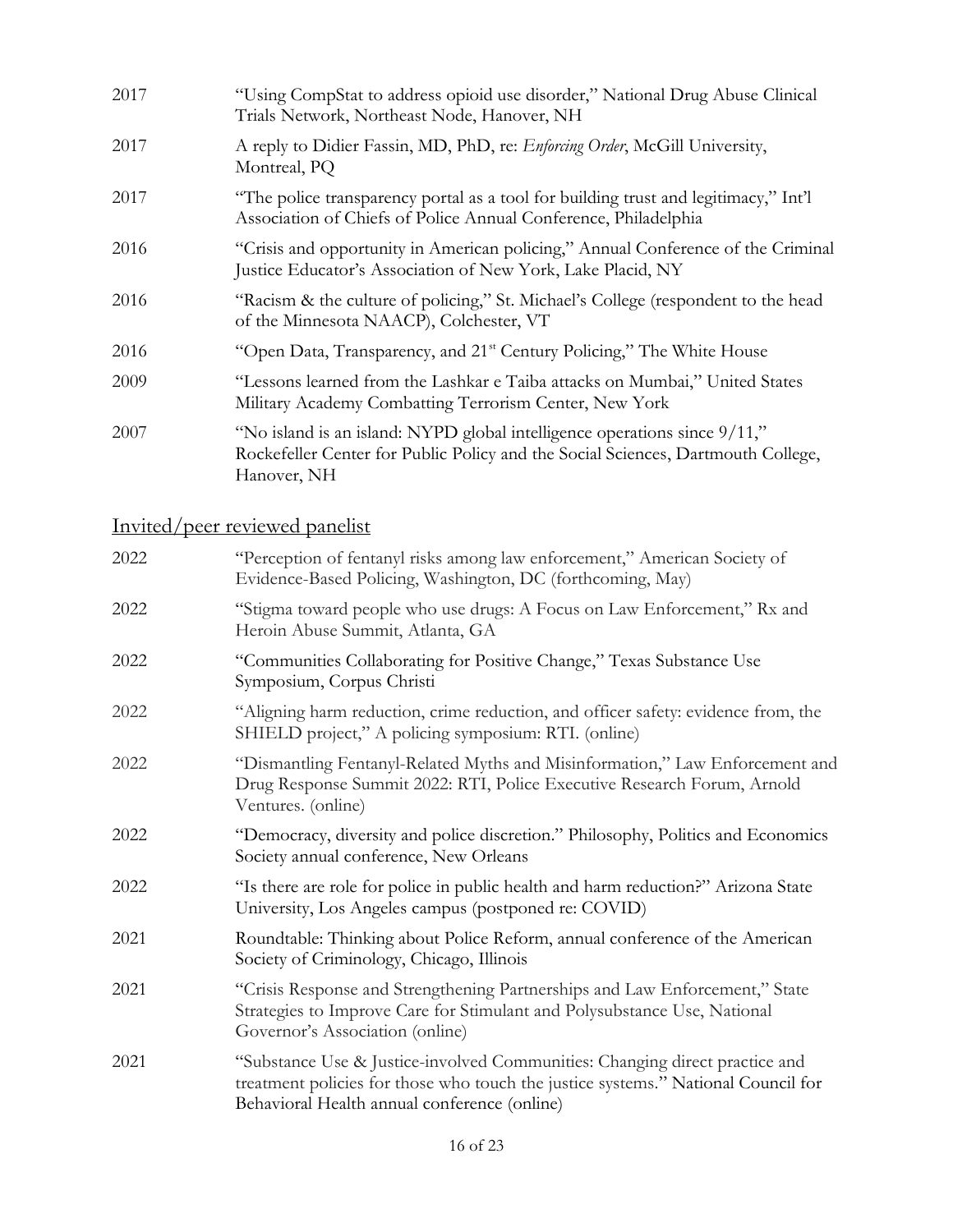| 2021 | "The future of policing and public health." Global Law Enforcement & Public<br>Health 2021 conference plenary (online)                                                                                                  |
|------|-------------------------------------------------------------------------------------------------------------------------------------------------------------------------------------------------------------------------|
| 2021 | "New directions in drug policy reform: diversion, decriminalization, deflection and<br>defunding." Global Law Enforcement & Public Health 2021 conference (online)                                                      |
| 2021 | "Legal Epidemiology: The future of research on the health effects of policing."<br>Global Law Enforcement & Public Health 2021 conference (online)                                                                      |
| 2021 | Forum on the NYPD use of surveillance technology to formulate policy<br>recommendations for the department, convened by Eisenberg & Baum, LLP AI<br>fairness & data privacy initiative (online)                         |
| 2020 | "Policing Los Angeles," Loyola Law School, Loyola Marymount University (online)                                                                                                                                         |
| 2020 | "Preparing African police for future public health pandemics," Partners Global<br>Africa Project (online)                                                                                                               |
| 2020 | "Addressing voter intimidation at the polls," National Bar Association (online)                                                                                                                                         |
| 2020 | "Roadway safety: a law enforcement and public health perspective," World Health<br>Organization, Bloomberg Philanthropies Initiative for Global Road Safety, Zurich,<br>Switzerland (online)                            |
| 2020 | "Police and prosecutor collaboration and preparation for Election Day, 2020," Fair<br>and Just Prosecution network call (online)                                                                                        |
| 2020 | "Improving police/community relations through innovation and reform," National<br>Action Network legal night (online)                                                                                                   |
| 2020 | "Policing police and policing protests," with Professors Ekow Yankah, Michele<br>Moody-Adams and Jason Brennan. Hosted by the Marc Sanders Foundation. (link)                                                           |
| 2020 | "COVID-19 and policing: Reducing arrests and supporting the health of<br>communities and officers." The Vera Institute of Justice (online)                                                                              |
| 2019 | "Using public health to police the opioid crisis," Pennsylvania State Sheriff's<br>Association annual meeting, Erie, Pennsylvania (online)                                                                              |
| 2019 | "Do No Harm?: Assessing the Supervised Injection Site Solution," (in conversation<br>with Philadelphia District Attorney Larry Krasner), Fordham Law School, NY                                                         |
| 2019 | Executive leadership panel on the direction of American policing, Public Safety<br>Summit, Leadership for a Networked World, Harvard University                                                                         |
| 2018 | "The role of supervised injection sites in responding to the opioid crisis," Aspen<br>Institute CityLab annual conference, Detroit                                                                                      |
| 2018 | "Opioids and the law enforcement response: Partnerships for public safety and<br>improved outcomes," National Institute of Justice, at the Int'l Association of<br>Chiefs of Police annual conference, Orlando, Florida |
| 2018 | "The opioid crisis at the community level," Guggenheim Foundation Symposium<br>on Crime in America, John Jay College, New York                                                                                          |
| 2018 | "Supporting the First Amendment in an age of dissent," annual conference of the<br>Federal Bar Association, New York                                                                                                    |
| 2018 | "The new age of big data policing," Vermont Law School                                                                                                                                                                  |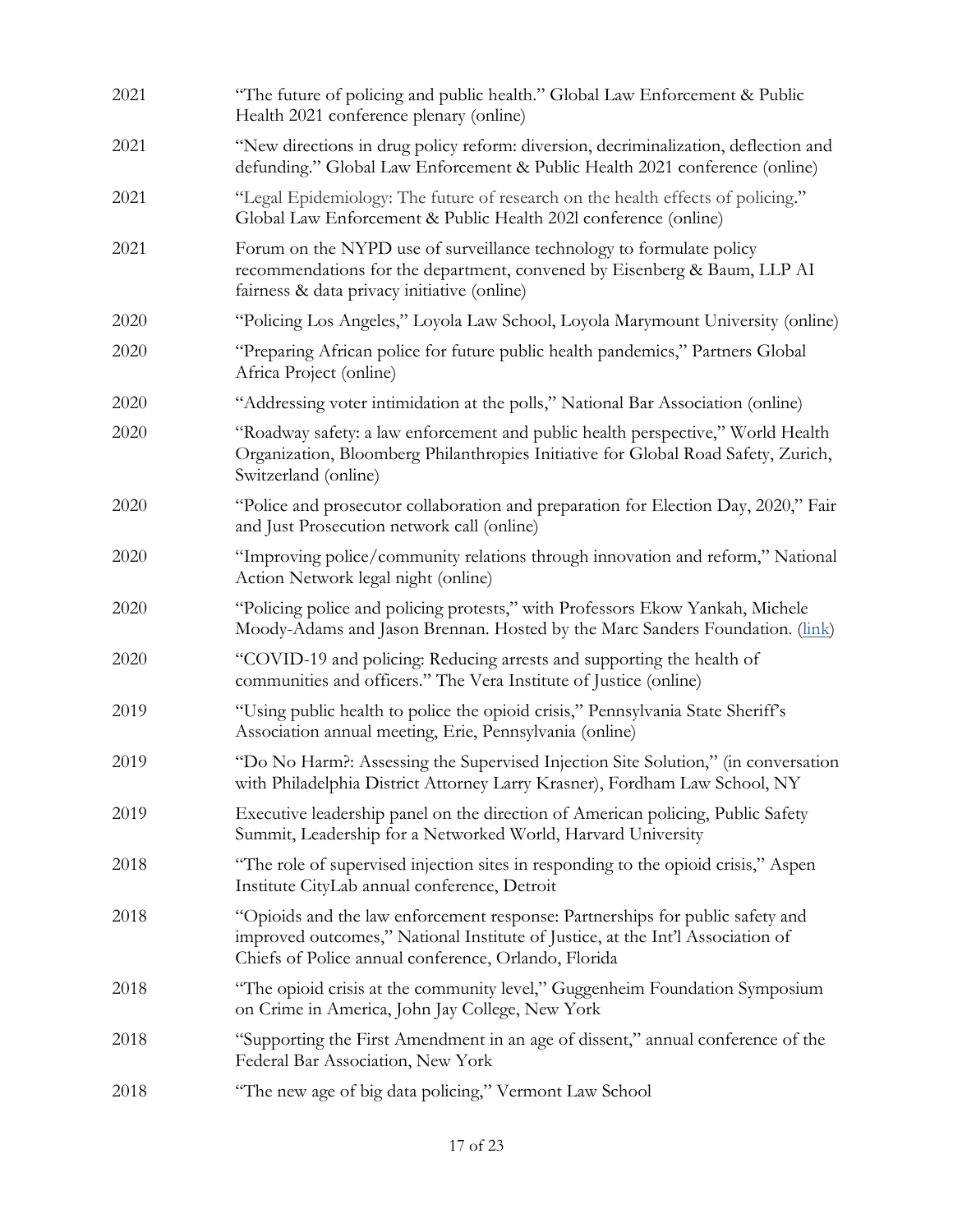| 2017 | "Experiences in implementing the PERF guiding principles on the use of force,"<br>Minneapolis/St. Paul                                             |
|------|----------------------------------------------------------------------------------------------------------------------------------------------------|
| 2017 | "Principles of 21 <sup>st</sup> Century Policing for America's Mayors," Mayor's Innovation<br>Project Summer Meeting, Burlington, Vermont          |
| 2017 | Chief's Panel, Senior Management Institute for Police, Police Executive Research<br>Forum, Boston University                                       |
| 2017 | "Where to go from here," Public Safety Summit, Leadership for a Networked<br>World, Harvard University                                             |
| 2016 | "Responding to critical incidents in the current environment," Int'l Association of<br>Chiefs of Police Annual Conference, San Diego               |
| 2016 | "Guiding Principles for the Use of Force," Senior Management Institute for Police,<br>Police Executive Research Forum, Boston University           |
| 2016 | "Priorities for new chiefs of police," Senior Management Institute for Police,<br>Police Executive Research Forum, Boston University               |
| 2016 | Criminal Justice Reform w/Senators Patrick Leahy & Corey Booker, Burlington,<br>Vermont (link)                                                     |
| 2015 | "How Can We Do Better? The Future of Police Accountability," Seton Hall Law<br>Review symposium: Policing the Police and the Community, Newark, NJ |

# Extramural guest lectures

| "The state of health and justice research," Global Health, Luther College (online)                                                                                                                                                           |
|----------------------------------------------------------------------------------------------------------------------------------------------------------------------------------------------------------------------------------------------|
| "Reducing legal intervention homicide in police response to mental health crises,"<br>Private Guns Public Health-understanding firearm injury and prevention in the<br>US, Northeastern University Health Sciences Capstone Seminar (online) |
| "Perspectives on contemporary police policy and leadership," Police Organization<br>and Management, Arizona State University                                                                                                                 |
| "Innovations in the police response to addiction and overdose," The Science of<br>Addiction and Law Enforcement, Master of Science in Addiction Policy and<br>Practice at Georgetown University (online)                                     |
| "Drug laws, public health, and police discretion," Current Topics in Public Health<br>Law, Creighton University Law School (online)                                                                                                          |
| "Buprenorphine diversion: law and ethics," Public Health Policy summer seminar,<br>Johns Hopkins Bloomberg School of Public Health (online)                                                                                                  |
| "Using public health endpoints and metrics in pursuit of public safety," Rethinking<br>Criminal Justice as Public Health. Columbia University, Mailman School of Public<br>Health. Summer epidemiology course (online)                       |
| "Reimagining policing through the lens of public health," Policing Clinic, Yale Law<br>School (online)                                                                                                                                       |
| "A public reason requirement for American policing." Philosophy, punishment and<br>the carceral state, State University of New York at Geneseo Philosophy Dept.<br>(online)                                                                  |
|                                                                                                                                                                                                                                              |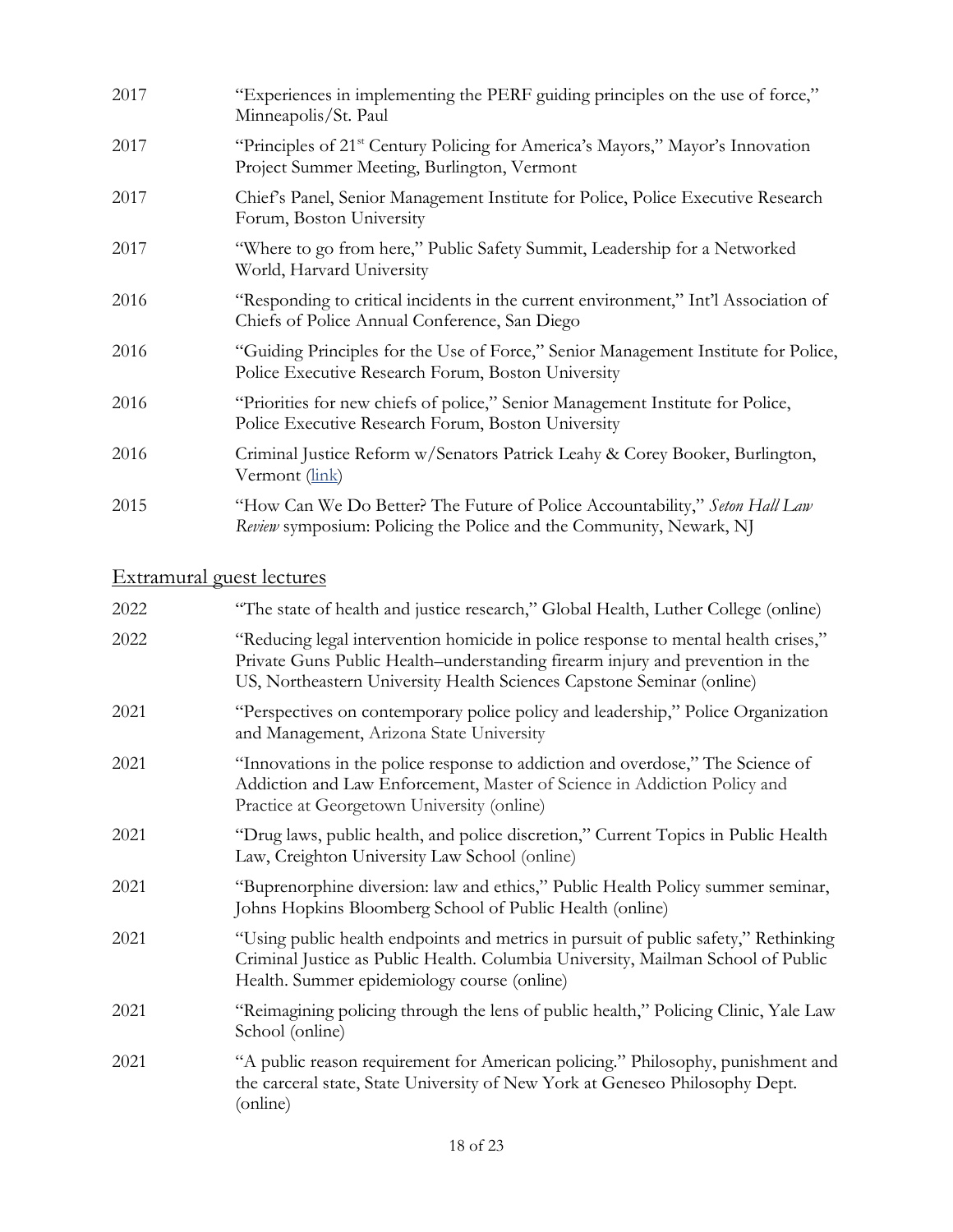| 2021      | "A public health blueprint for police reform," John Jay College of Criminal Justice<br>(CUNY), Introduction to law, philosophy and ethics (online)                                                        |
|-----------|-----------------------------------------------------------------------------------------------------------------------------------------------------------------------------------------------------------|
| 2021      | "Perspectives on American policing in a time of crisis and reform," Anthropology<br>of the Criminal Justice System, Elon University (online)                                                              |
| 2020      | "Policing the liberal democracy," Social and Political Philosophy, Northeastern<br>University, Philosophy dept. (online)                                                                                  |
| 2020      | "Building effective systems at the intersection of policing and public health: a<br>pathway for police innovation and reform," Policing and Public Health graduate<br>seminar, Temple University (online) |
| 2020      | "Public health, the law, and democratic policing," Vermont Law School advanced<br>criminal justice seminar (online)                                                                                       |
| 2020      | "Mental illness and addiction: Reframing the police response," Goshen U. (online)                                                                                                                         |
| 2020      | Capstone: Critical issues in law enforcement, Temple University (online)                                                                                                                                  |
| 2020      | Deviance, norms and social control, St. Michael's College (online)                                                                                                                                        |
| 2020      | A public health approach to policing drugs, mental health and crime. Georgetown<br>University Law Center policing practicum (online)                                                                      |
| 2015-2020 | Recurring undergraduate lectures in Sociology, Statistics, and Critical Race Theory<br>at the University of Vermont                                                                                       |
| 2019      | Human biology: Evidence-informed drug policy, Stanford University (online)                                                                                                                                |
| 2017      | Democratic policing, New York University Law School                                                                                                                                                       |
| 2015      | Crime & punishment, Bowdoin College (Philosophy dept.).                                                                                                                                                   |
| 2015      | Gender & race, Bowdoin College (Philosophy dept.)                                                                                                                                                         |
| 2015      | Police perspectives on Black Lives Matter, Dartmouth College (multidisciplinary)                                                                                                                          |
| 2014      | Policing, data & privacy, NYU Law School Center for Law & Security                                                                                                                                        |
| 2014      | Legal issues in precinct-level policing, NYU Law School                                                                                                                                                   |
| 2014      | Terrorism, the NYPD & the federal government, Columbia University Law School                                                                                                                              |
|           |                                                                                                                                                                                                           |

## Podcasts and long form radio

| 2022 | The good and bad of today's policing, City Hall Stories with Jack English (link)                                                              |
|------|-----------------------------------------------------------------------------------------------------------------------------------------------|
| 2022 | Law enforcement and public health, Aftermath Philadelphia, with Philadelphia police<br>executive Matthew Gillespie (link)                     |
| 2022 | The role of the police in reducing drug deaths, open air drug dealing, and addiction.<br>A CallIn podcast with Michael Shellenberger (link)   |
| 2021 | Policing, opioids, and implementation science. Sex, Drugs $\mathcal{C}^s$ Science with Dr. Valerie<br>Earnshaw, University of Delaware (link) |
| 2021 | Social cooperation and public order. <i>Quality Policing</i> #49 with Peter Mokos (link)                                                      |
| 2021 | Addiction, policing, race, and justice. Rehab Confidential with Amy Dresner (link)                                                            |
| 2021 | Gun violence and arrests. <i>Quality Policing</i> #48 with Peter Mokos & Jeff Asher (link)                                                    |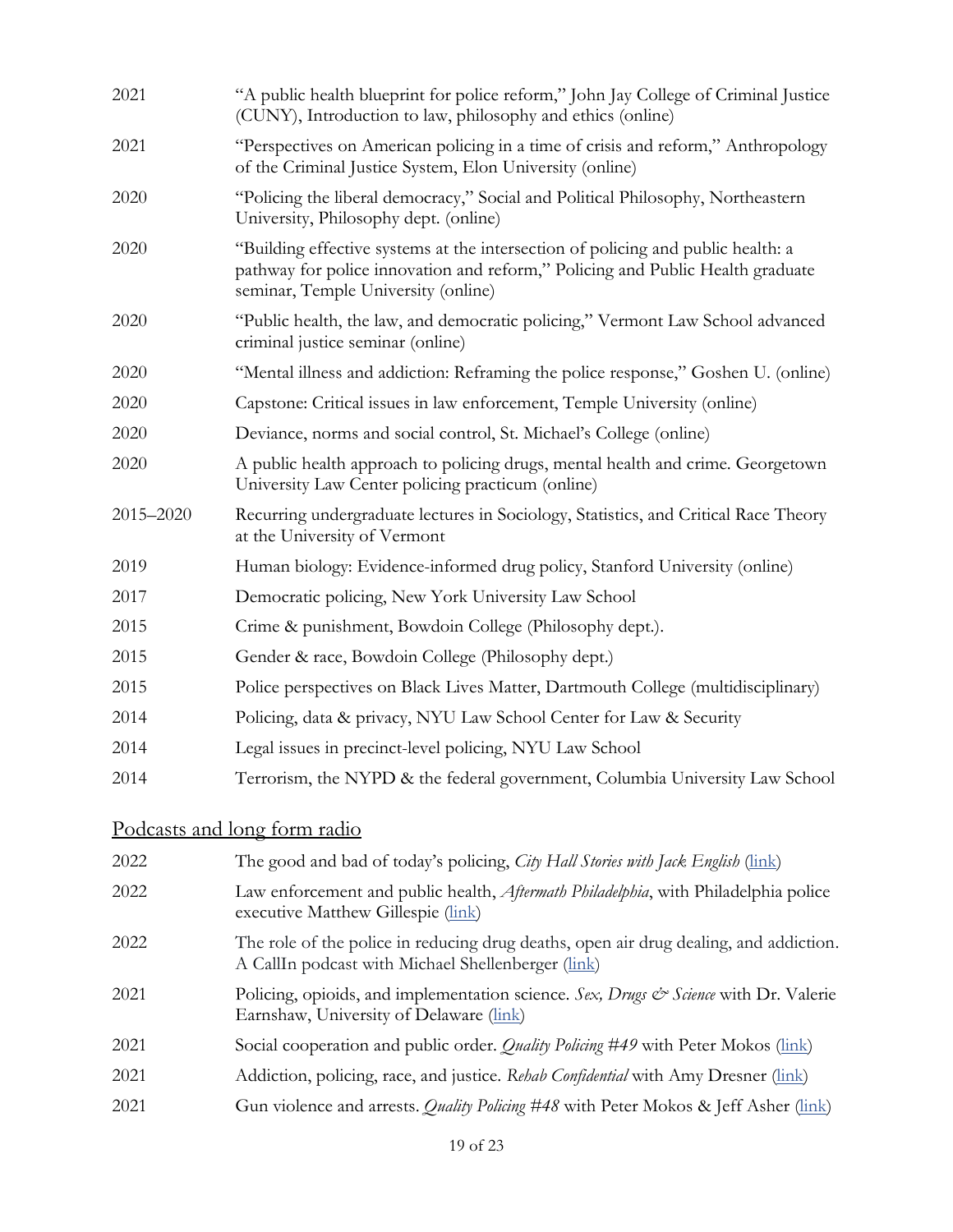| 2020                              | Why Is This Happening? with MSNBC host Chris Hayes: "Policing and Democracy"<br>$(\frac{\text{link}}{\text{link}})$                                             |
|-----------------------------------|-----------------------------------------------------------------------------------------------------------------------------------------------------------------|
| 2020                              | Roads Taken with Leslie Rowley: "Serving Communities & analyzing systems" (link)                                                                                |
| 2020                              | Vassar College Associate Professor of Philosophy Barry Lam interview about my<br>research on democratic policing and the use of discretion for Slate.com (link) |
| 2020                              | "We need a radical reconception of policing," David Goodman, Vermont<br><i>Conversation</i> ( <i>link</i> )                                                     |
| 2019                              | The Sydcast: "Leadership and policing insights from Chief of Police Brandon del<br>Pozo." $(\underline{\text{link}})$                                           |
| 2019                              | "When Tasers Fail," Reveal, American Public Media (public radio show with<br>accompanying article) (link)                                                       |
| 2018                              | "Viral Opioid Obituary — And Police Chief's Response — Show Journey of<br>Addiction, Resilience," On Point, WBUR Boston (link)                                  |
| 2018                              | "How to turn police into innovators with Chief of Police Brandon del Pozo,"<br>Leadership for a Networked World. (link)                                         |
| <u>Selected public engagement</u> |                                                                                                                                                                 |
| 2022, May 19                      | "Video misleads on law enforcement fentanyl overdose risk," Amanda<br>D'Ambrosio, Medpage Today. (link)                                                         |
| 2022, April 21                    | "Addicts' parents fear new drug ISO" Michael Kaplan, New York Post. (link)                                                                                      |
| 2022, April 9                     | "Why police are 'natural allies' in the fight against drug abuse" Rory Fleming, The<br>Crime Report. (link)                                                     |
| 2022, April 9                     | "Police officers say they're overdosing from fentanyl exposure. What's really going<br>on?" Danielle Echeverria, San Francisco Chronicle. (link)                |
| 2021, Oct 30                      | "First, do no harm: Safe injection sites are a sensible and practical solution to the<br>opioid death epidemic." Editorial board, New York Daily News (link)    |
| 2021, Sept 9                      | "Since 9/11, 'tremendous progress' in homeland security." Alan Greenblatt,<br>Governing (link)                                                                  |
|                                   | 2021, August 13 "Doctors, sheriff's officials meet in wake of fentanyl video controversy," Teri<br>Figueroa & Karen Kucher, The San Diego Union-Tribune. (link) |
|                                   | 2021, August 13 "Vermont, Rhode Island decriminalized a lifesaving opioid treatment. Should<br>Massachusetts?" Francesca Paris, The Berkshire Eagle (link)      |
| 2021, June 4                      | "Break-out shots: Three concepts that could change justice," James Doyle, The<br>Crime Report (link)                                                            |
| 2021, May 19                      | "American police are under pressure to rely less on guns," Martin Kaste, All Things<br>Considered, National Public Radio (link)                                 |

2021, May 19 "A public health proposal for modern policing," Emily Riley, *The Crime Report* [\(link\)](https://thecrimereport.org/2021/05/19/a-public-health-proposal-for-modern-policing/)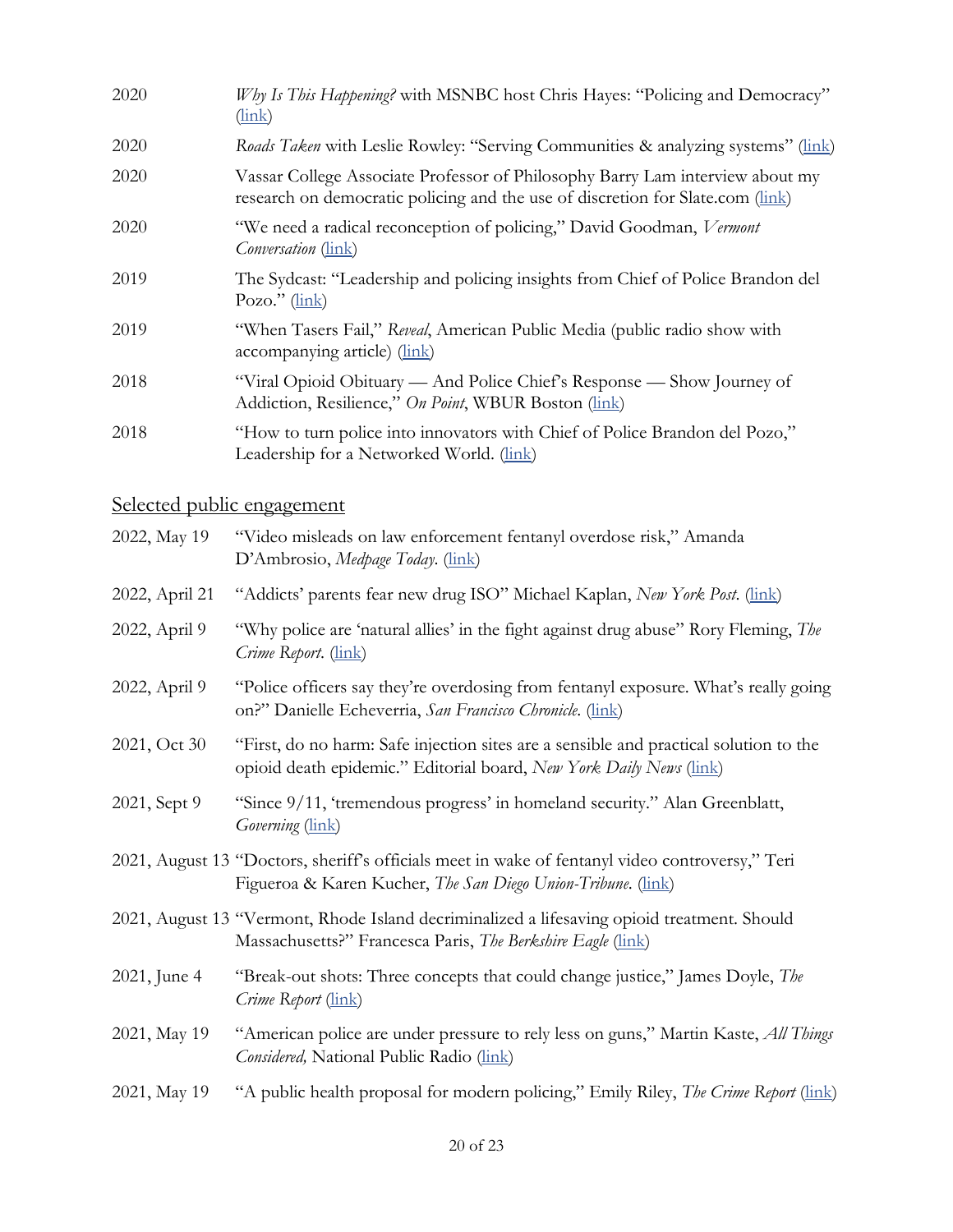| 2021, May 19  | "De-escalation mandatory in California but training varies," Evan Sernoffsky,<br>KTVU San Francisco (link)                                                                           |
|---------------|--------------------------------------------------------------------------------------------------------------------------------------------------------------------------------------|
| 2020, Dec 17  | "Threats mount against public officials: Not what I signed up for," Alan Greenblat,<br>Governing (link)                                                                              |
| 2020, Dec 6   | "Democratic backlash to 'defund the police' jeopardizes popular reforms," The<br><i>Intercept</i> , Akela Lacy (link)                                                                |
| 2020, Sept 2  | "Will Trump's 'law and order' talk win him the election?" Turkish Radio &<br>Television, Istanbul (link)                                                                             |
| 2020, Sept 2  | "One hundred days since George Floyd" with Leon Ford and Colin Murray,<br>BBC-5, British Broadcasting Corporation                                                                    |
| 2020, Aug 15  | "Record wave of shootings hits US communities. More police aren't the answer,<br>activists say," Trevor Hughes, USA Today (link)                                                     |
| 2020, Aug 17  | "Police chiefs most open to reform are the ones leaving" Alan Greenblatt,<br>Governing                                                                                               |
| 2020, July 20 | "Between tragic new US overdose figures, there are wide regional variations," Rory<br>Fleming, Filtermag                                                                             |
| 2020, July 18 | "A 'huge moment' for police reform that could reshape Black communities for<br>generations," Trevor Hughes, USA Today (link)                                                         |
| 2020, July 16 | "Police reform, defunding, and abolition, explained," Aaron Ross Coleman, Vox<br>$(\frac{\text{link}}{\text{link}})$                                                                 |
| 2020, July 14 | "Are police protests leading to an increase in crime?" Alan Greenblatt, Governing<br>$(\frac{\text{link}}{\text{link}})$                                                             |
| 2020, July 8  | #AskReuters: Ask experts on policing. Reuters Network via Twitter, 22m followers                                                                                                     |
| 2020, June 22 | "The bumpy road to police abolition," Ted Alcorn, The Appeal (link)                                                                                                                  |
| 2020, June 12 | "Why aren't police held accountable for wrongdoing?" BuzzFeed (link)                                                                                                                 |
| 2020, June 12 | "What do we mean when we say 'defund the police?"" The Buchanan & Seaton<br>Show, WVON AM 1690 "The Talk of Chicago"                                                                 |
| 2020, May 28  | "Why is Police Brutality Still Happening?" Spencer Bokatt-Lindell, <i>The New York</i><br><i>Times</i> ( <i>link</i> )                                                               |
| 2020, May 13  | "Some laws shouldn't be enforced: An ex police chief makes a philosophical case<br>for treating laws like trespassing and drug use differently," Barry Lam, Slate<br>Magazine (link) |
| 2018, Nov 19  | Q&A on public health, policing, and drug abuse intervention with SAMHSA's<br>Gains Center (link)                                                                                     |
| 2018, Jun 24  | "Doctors should be handing out addiction meds on demand: Every dose of<br>buprenorphine consumed is at least a dose of heroin not getting consumed," Maia<br>Szalavitz, Vice (link)  |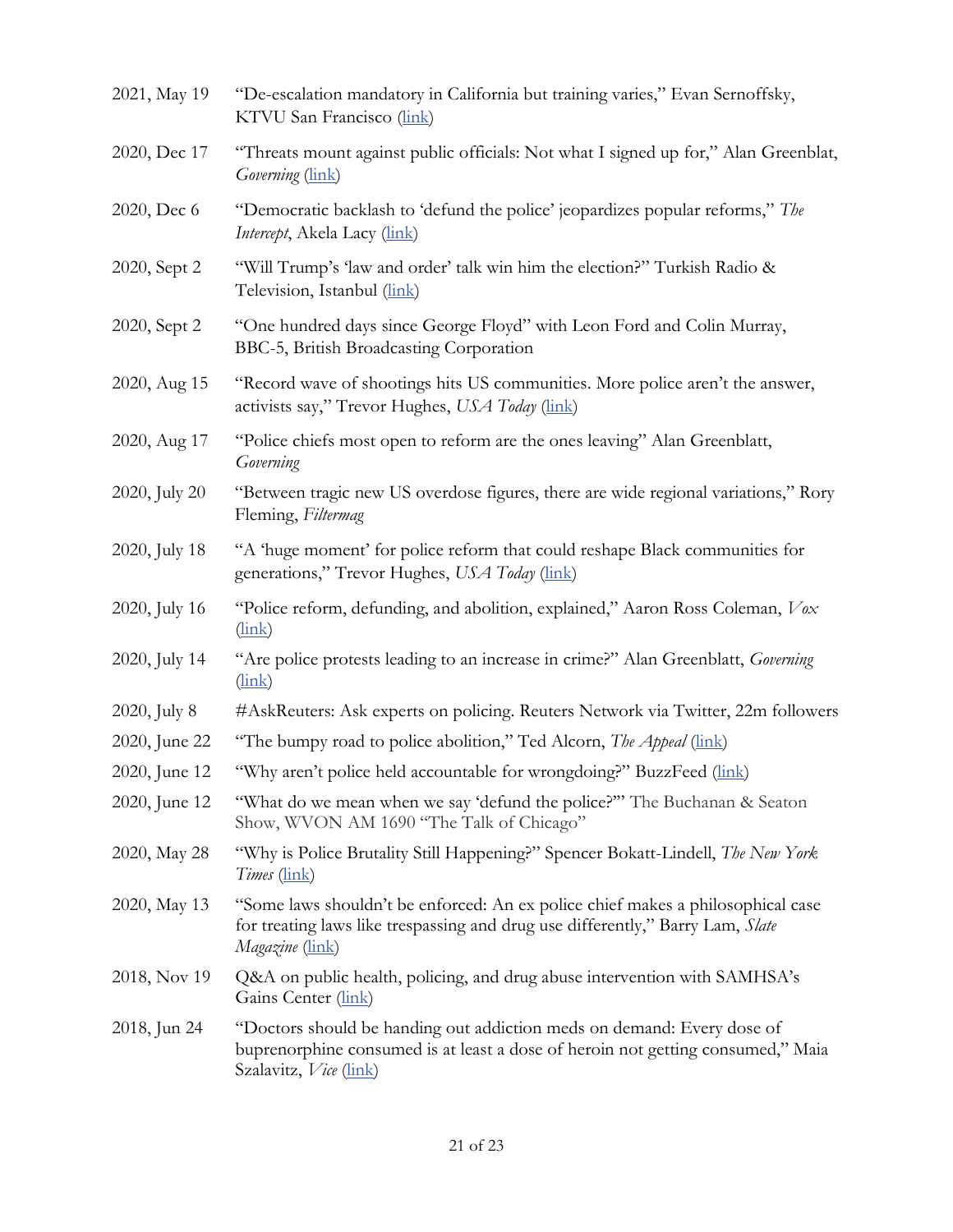| 2018, Jun 18 | "David and Goliath: A Small City Police Department Takes Aim at Monster<br>Epidemic," Jennifer Trone, The Vera Institute of Justice (link) |
|--------------|--------------------------------------------------------------------------------------------------------------------------------------------|
| 2017, Nov 29 | "Burlington Chief Lobbies Against Federal Concealed Carry Expansion," Vermont<br>Digger (link)                                             |
| 2017, Jun 12 | "When Opioid Addicts Find an Ally in Blue," Al Baker, <i>The New York Times</i> (link)                                                     |
| 2017, May    | "New Blue," Tiffanie Wen, Dartmouth Alumni Magazine (link)                                                                                 |
| 2016, Jul 9  | "In Week of Emotional Swings, Police Face Dual Role: Villain and Victim,"<br>Michael Wilson, <i>The New York Times</i> , p. A1. (link)     |
| 2016, Jul 13 | "Burlington's Top Cop, Brandon del Pozo, Aims to Rewrite Policing," Alicia<br>Freese, Seven Days (link)                                    |

### Conference planning/programming

| 2021      | Reviewer, public health film festival, American Public Health Assoc. 2021 meeting                                                                   |
|-----------|-----------------------------------------------------------------------------------------------------------------------------------------------------|
| 2019-2021 | Program committee and abstract reviewer, Global Law Enforcement & Public<br>Health Association, Law Enforcement and Public Health annual conference |
| 2020      | Abstract reviewer, Academic and Practice Linkages in Public Health Caucus<br>program, American Public Health Association 2020 meeting               |
| 2020      | Abstract reviewer, Ethics Section, American Public Health Assoc. 2020 meeting                                                                       |

#### Analytical training

2020, June Secondary Data Analysis and the National Addiction & HIV Data Archive Program (NAHDAP). International Consortium of Political and Social Research, University of Michigan.

### Community leadership and service

| $2021$ -present | Board of trustees, Keene Valley (NY) Library                                                                                                                                                             |
|-----------------|----------------------------------------------------------------------------------------------------------------------------------------------------------------------------------------------------------|
| $2021$ -present | Dartmouth College Alumni Association Class of 1996 executive committee                                                                                                                                   |
| 2018–2020       | Board of trustees, The Howard Center. Provided guidance and leadership to<br>Vermont's largest provider of addiction, developmental and mental health services;<br>1,600 employees, \$105m annual budget |

### Film

2016 *Sunday 1287*. Narrative short. Writer and director. Screened at the Middlebury New Filmmaker's Festival, Vermont International Film Festival, and Vermont Independent Filmmaker's Festival. "Vanessa's family drives her to her boyfriend's house so she can leave him. This time, for the last time." (Vimeo link)

### Associations & societies

2021–present American Philosophical Association (Eastern Division)